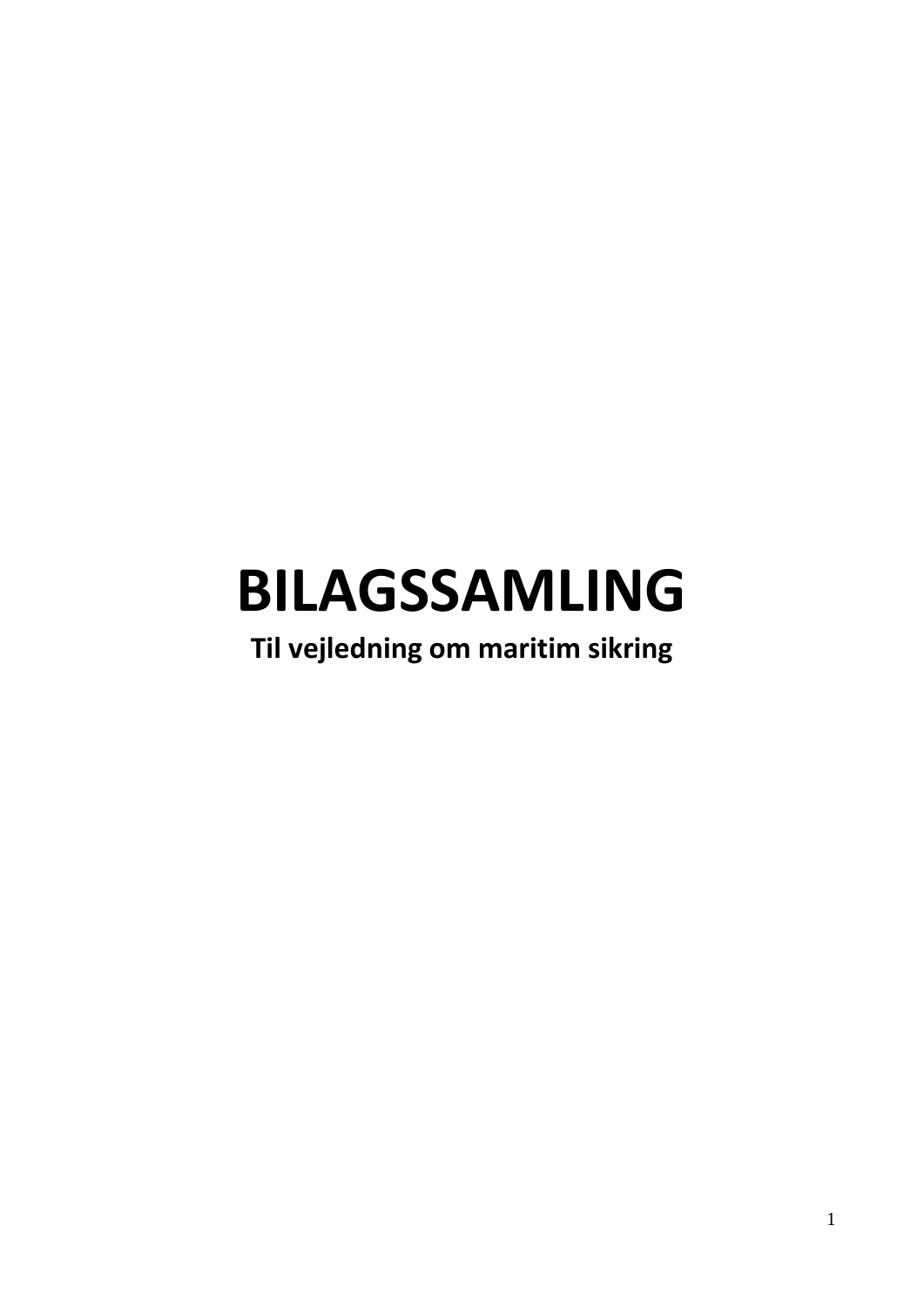## **Indholdsfortegnelse**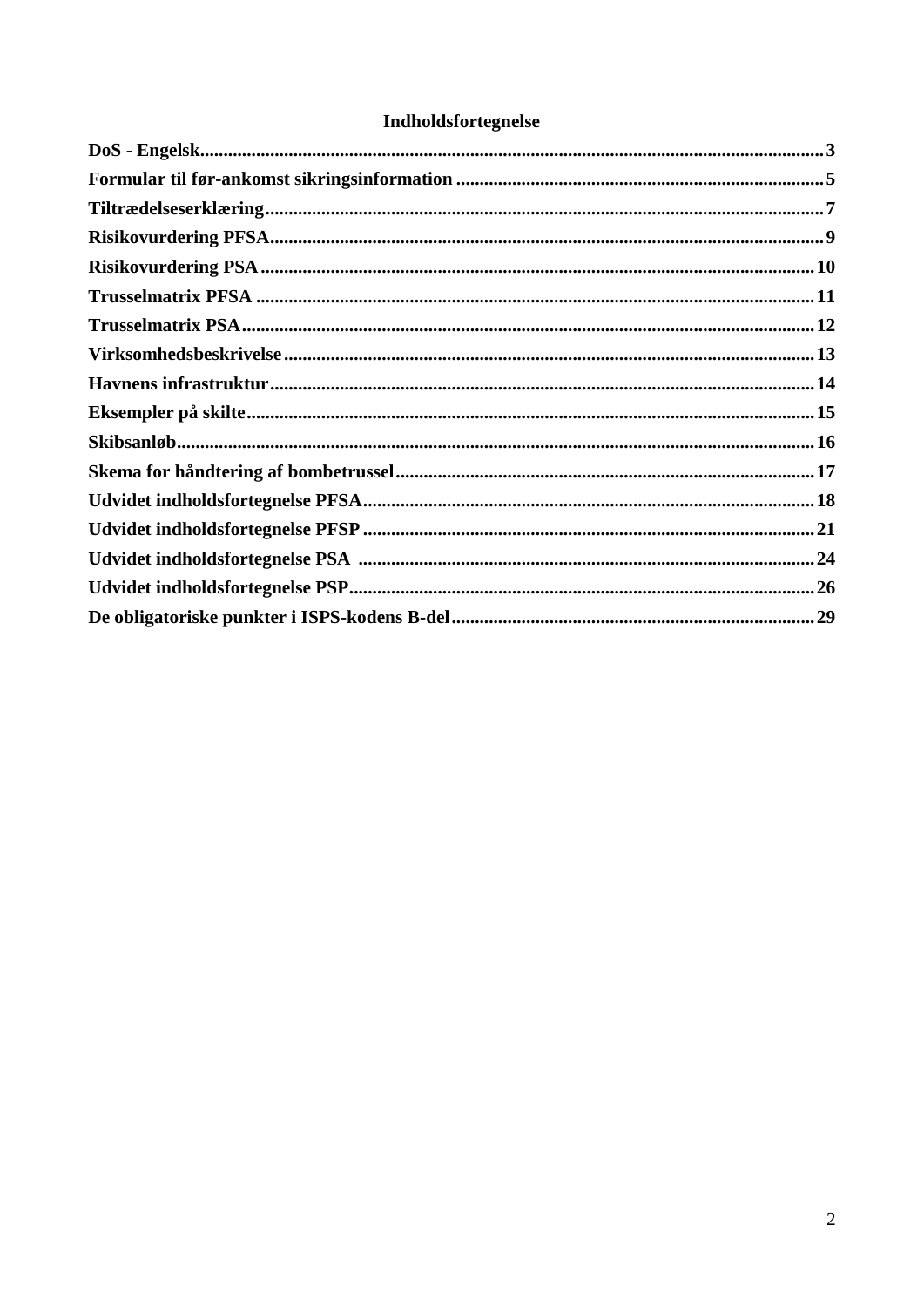## **DoS - Engelsk**

## **Form of a Declaration of Security between a ship and a port facility**<sup>1</sup>

|                                     | <b>DECLARATION OF SECURITY</b>              |
|-------------------------------------|---------------------------------------------|
| Name of Ship:                       |                                             |
| Port of Registry:                   |                                             |
| <b>IMO</b> Number:                  |                                             |
| Name of Port Facility:              |                                             |
| activities                          |                                             |
|                                     | (list the activities with relevant details) |
| under the following security levels |                                             |

Security level(s) for the ship:

Security level(s) for the port facility:

The port facility and ship agree to the following security measures and responsibilities to ensure compliance with the requirements of Part A of the International Code for the Security of Ships and of Port Facilities.

|                                            | The affixing of the initials of the SSO or PFSO under<br>these columns indicates that the activity will be done,<br>in accordance with relevant approved plan, by |           |  |  |  |
|--------------------------------------------|-------------------------------------------------------------------------------------------------------------------------------------------------------------------|-----------|--|--|--|
| Activity                                   | The port facility:                                                                                                                                                | The ship: |  |  |  |
| Ensuring the performance of all security   |                                                                                                                                                                   |           |  |  |  |
| duties                                     |                                                                                                                                                                   |           |  |  |  |
| Monitoring restricted areas to ensure that |                                                                                                                                                                   |           |  |  |  |
| only authorized personnel have access      |                                                                                                                                                                   |           |  |  |  |
| Controlling access to the port facility    |                                                                                                                                                                   |           |  |  |  |
| Controlling access to the ship             |                                                                                                                                                                   |           |  |  |  |
| Monitoring of the port facility, including |                                                                                                                                                                   |           |  |  |  |
| berthing areas and areas surrounding the   |                                                                                                                                                                   |           |  |  |  |
| ship                                       |                                                                                                                                                                   |           |  |  |  |
|                                            |                                                                                                                                                                   |           |  |  |  |

| Monitoring of the ship, including berthing  |  |
|---------------------------------------------|--|
| areas and areas surrounding the ship        |  |
| Handling of cargo                           |  |
| Delivery of ship's stores                   |  |
| Handling unaccompanied baggage              |  |
| Controlling the embarkation of persons      |  |
| and their effects                           |  |
| Ensuring that security communication is     |  |
| readily available between the ship and port |  |
| facility                                    |  |

 **1** This form of Declaration of Security is for use between a ship and a port facility. If the Declaration of Security is to cover two ships this model should be appropriately modified.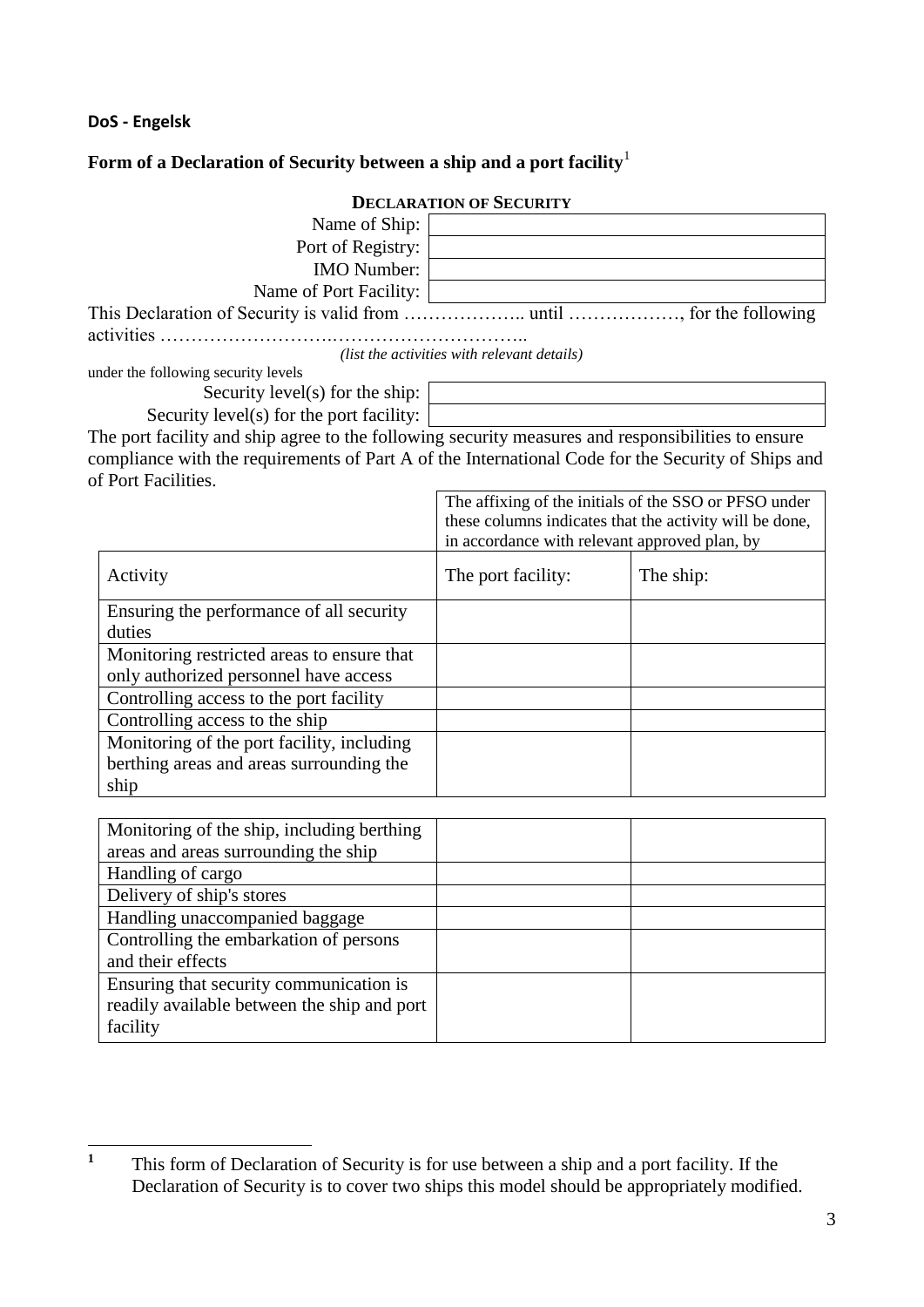The signatories to this agreement certify that security measures and arrangements for both the port facility and the ship during the specified activities meet the provisions of chapter XI-2 and Part A of Code that will be implemented in accordance with the provisions already stipulated in their approved plan or the specific arrangements agreed to and set out in the attached annex.<br>Dated at  $\ldots$ Dated at …………………………………….…….on the……………………………………

| Signed for and on behalf of                   |                                                                                  |  |  |  |  |  |
|-----------------------------------------------|----------------------------------------------------------------------------------|--|--|--|--|--|
| the port facility:                            | the ship:                                                                        |  |  |  |  |  |
|                                               |                                                                                  |  |  |  |  |  |
|                                               |                                                                                  |  |  |  |  |  |
|                                               |                                                                                  |  |  |  |  |  |
| (Signature of Port Facility Security Officer) | (Signature of Master or Ship Security Officer)                                   |  |  |  |  |  |
| Name and title of person who signed           |                                                                                  |  |  |  |  |  |
| Name:                                         | Name:                                                                            |  |  |  |  |  |
|                                               |                                                                                  |  |  |  |  |  |
|                                               | Title:                                                                           |  |  |  |  |  |
| Title :                                       |                                                                                  |  |  |  |  |  |
|                                               |                                                                                  |  |  |  |  |  |
|                                               | <b>Contact Details</b>                                                           |  |  |  |  |  |
|                                               | <i>(to be completed as appropriate)</i>                                          |  |  |  |  |  |
|                                               | (indicate the telephone numbers or the radio channels or frequencies to be used) |  |  |  |  |  |
| for the port facility:                        | for the ship:                                                                    |  |  |  |  |  |
| Port Facility                                 | Master                                                                           |  |  |  |  |  |
| <b>Port Facility Security Officer</b>         | <b>Ship Security Officer</b>                                                     |  |  |  |  |  |
|                                               | Company                                                                          |  |  |  |  |  |
|                                               | <b>Company Security Officer</b>                                                  |  |  |  |  |  |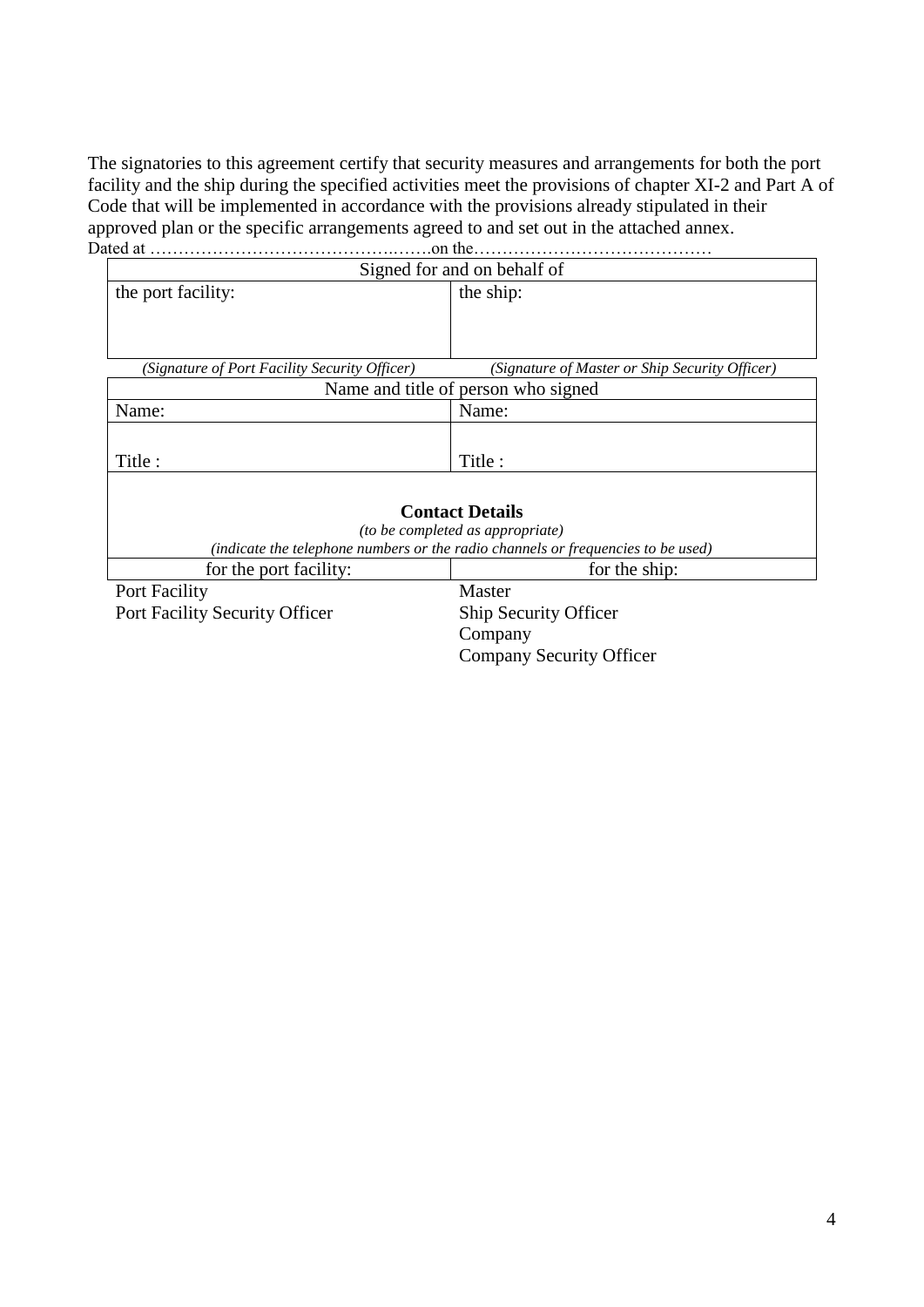## **Formular til før-ankomst sikringsinformation**

## **SHIP PRE-ARRIVAL SECURITY INFORMATION FORM**

FOR ALL SHIPS PRIOR TO ENTRY INTO THE PORT OF AN EU MEMBER STATE (SOLAS REGULATION XI-2/9 AND ARTICLE 6.1 OF REGULATION (EC) No. 725/2004)

## **TO BE SUBMITTED TO THE COMPETENT AUTHORITY FOR MARITIME SECURITY OF THE PORT OF ARRIVAL**

|                   | Particulars of the ship and contact details         |                   |            |              |            |                                                                                                     |                 |                 |                           |            |                    |
|-------------------|-----------------------------------------------------|-------------------|------------|--------------|------------|-----------------------------------------------------------------------------------------------------|-----------------|-----------------|---------------------------|------------|--------------------|
| <b>IMO</b> number |                                                     |                   |            |              |            | Name of ship                                                                                        |                 |                 |                           |            |                    |
|                   | Port of registry                                    | <b>Flag State</b> |            |              |            |                                                                                                     |                 |                 |                           |            |                    |
| Type of ship      |                                                     | Call Sign         |            |              |            |                                                                                                     |                 |                 |                           |            |                    |
|                   | <b>Gross Tonnage</b>                                |                   |            |              |            | Inmarsat call numbers (if available)                                                                |                 |                 |                           |            |                    |
| Name $of$         |                                                     |                   |            |              |            | CSO name &                                                                                          |                 |                 |                           |            |                    |
| Company           |                                                     |                   |            |              |            | 24 hour contact details                                                                             |                 |                 |                           |            |                    |
|                   | Port of arrival                                     |                   |            |              |            | Port facility of arrival (if known)                                                                 |                 |                 |                           |            |                    |
|                   | Port and port facility information                  |                   |            |              |            |                                                                                                     |                 |                 |                           |            |                    |
|                   | Expected date and time of arrival of                |                   |            |              |            |                                                                                                     |                 |                 |                           |            |                    |
|                   | the ship in port (ETA)                              |                   |            |              |            |                                                                                                     |                 |                 |                           |            |                    |
|                   | Primary purpose of call                             |                   |            |              |            |                                                                                                     |                 |                 |                           |            |                    |
|                   | Information required by SOLAS regulation XI-2/9.2.1 |                   |            |              |            |                                                                                                     |                 |                 |                           |            |                    |
|                   | Does the ship have a valid                          |                   | <b>YES</b> | <b>IISSC</b> |            | NO - why not?                                                                                       |                 |                 | <b>Issued by (name of</b> |            | <b>Expiry date</b> |
|                   | <b>International Ship Security</b>                  |                   | ئی         | ڦ            | ڦ          |                                                                                                     |                 |                 | Administration or         |            | (dd/mm/yyyy)       |
|                   | Certificate (ISSC)?                                 |                   |            |              |            |                                                                                                     |                 |                 | RSO)                      |            |                    |
|                   |                                                     |                   |            |              |            |                                                                                                     |                 |                 |                           |            |                    |
|                   | Does the ship have an                               |                   | <b>YES</b> | NO           |            | Security Level at which                                                                             |                 | <b>Security</b> | <b>Security</b>           |            | <b>Security</b>    |
|                   | approved SSP on board?                              |                   | ڤ          | ئُ           |            | the ship is currently                                                                               |                 | Level 1         | Level 2                   |            | Level 3            |
|                   |                                                     |                   |            |              | operating? |                                                                                                     |                 |                 |                           |            |                    |
|                   |                                                     |                   |            |              |            |                                                                                                     |                 |                 |                           |            |                    |
|                   | Location of ship at the time this<br>report is made |                   |            |              |            |                                                                                                     |                 |                 |                           |            |                    |
|                   |                                                     |                   |            |              |            |                                                                                                     |                 |                 |                           |            |                    |
|                   |                                                     |                   |            |              |            | List the last ten calls at port facilities in chronological order (most recent call first):         |                 |                 |                           |            |                    |
| No.               | Date from                                           | Date to           |            | Port         |            | Country                                                                                             | <b>UNLOCODE</b> |                 | <b>Port facility</b>      |            | <b>Security</b>    |
|                   | (dd/mm/yyyy)                                        | (dd/mm/yyyy)      |            |              |            |                                                                                                     | (if available)  |                 |                           |            | Level              |
| $\mathbf{1}$      |                                                     |                   |            |              |            |                                                                                                     |                 |                 |                           |            | $SL =$             |
|                   |                                                     |                   |            |              |            |                                                                                                     |                 |                 |                           |            |                    |
|                   |                                                     |                   |            |              |            |                                                                                                     |                 |                 |                           |            | $SL =$             |
| 2<br>3            |                                                     |                   |            |              |            |                                                                                                     |                 |                 |                           |            | $SL =$             |
| 4                 |                                                     |                   |            |              |            |                                                                                                     |                 |                 |                           |            | $SL =$             |
| 5                 |                                                     |                   |            |              |            |                                                                                                     |                 |                 |                           |            | $SL =$             |
| 6                 |                                                     |                   |            |              |            |                                                                                                     |                 |                 |                           |            | $SL =$             |
| 7                 |                                                     |                   |            |              |            |                                                                                                     |                 |                 |                           |            | $SL =$             |
|                   |                                                     |                   |            |              |            |                                                                                                     |                 |                 |                           |            | $\mathrm{SL} =$    |
| 8<br>9            |                                                     |                   |            |              |            |                                                                                                     |                 |                 |                           |            | $SL =$             |
| 10                |                                                     |                   |            |              |            |                                                                                                     |                 |                 |                           |            | $SL =$             |
|                   |                                                     |                   |            |              |            |                                                                                                     |                 |                 |                           |            | N <sub>O</sub>     |
|                   |                                                     |                   |            |              |            | Did the ship take any special or additional security measures, beyond those in the approved SSP?    |                 |                 |                           | <b>YES</b> |                    |
|                   |                                                     |                   |            |              |            | If the answer is YES, indicate below the special or additional security measures taken by the ship. |                 |                 |                           | ڦ          | ڦ                  |
| No.               |                                                     |                   |            |              |            | Special or additional security measures taken by the ship                                           |                 |                 |                           |            |                    |
| (as above)        |                                                     |                   |            |              |            |                                                                                                     |                 |                 |                           |            |                    |
| 1                 |                                                     |                   |            |              |            |                                                                                                     |                 |                 |                           |            |                    |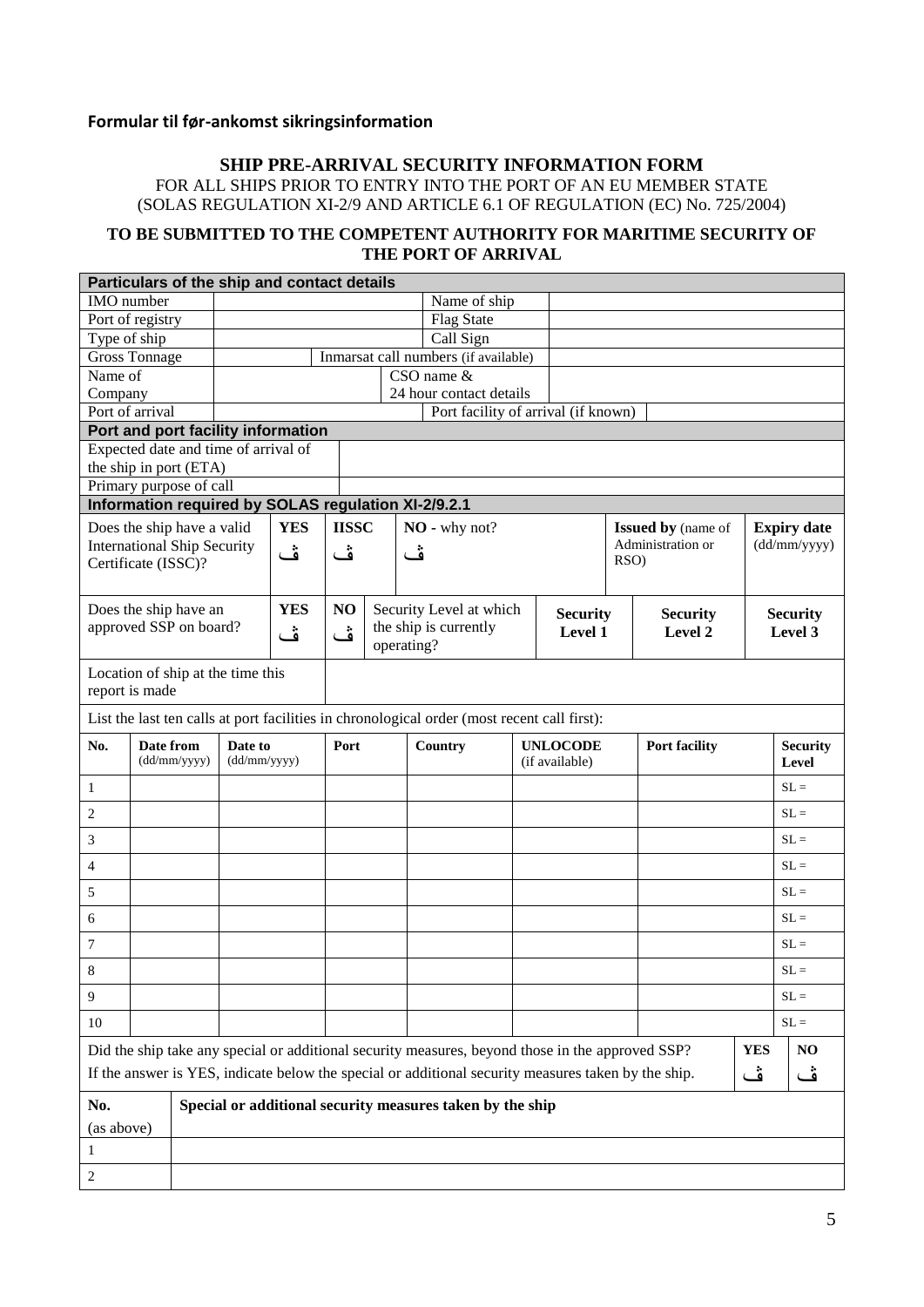| 3                                                                                                            |                                         |                                                                                                     |                                                                                                                    |            |                             |                  |  |                      |                                   |                                                                                                                                                                                                                                                             |   |                  |
|--------------------------------------------------------------------------------------------------------------|-----------------------------------------|-----------------------------------------------------------------------------------------------------|--------------------------------------------------------------------------------------------------------------------|------------|-----------------------------|------------------|--|----------------------|-----------------------------------|-------------------------------------------------------------------------------------------------------------------------------------------------------------------------------------------------------------------------------------------------------------|---|------------------|
| 4                                                                                                            |                                         |                                                                                                     |                                                                                                                    |            |                             |                  |  |                      |                                   |                                                                                                                                                                                                                                                             |   |                  |
| 5                                                                                                            |                                         |                                                                                                     |                                                                                                                    |            |                             |                  |  |                      |                                   |                                                                                                                                                                                                                                                             |   |                  |
| 6                                                                                                            |                                         |                                                                                                     |                                                                                                                    |            |                             |                  |  |                      |                                   |                                                                                                                                                                                                                                                             |   |                  |
| 7                                                                                                            |                                         |                                                                                                     |                                                                                                                    |            |                             |                  |  |                      |                                   |                                                                                                                                                                                                                                                             |   |                  |
| 8                                                                                                            |                                         |                                                                                                     |                                                                                                                    |            |                             |                  |  |                      |                                   |                                                                                                                                                                                                                                                             |   |                  |
| 9                                                                                                            |                                         |                                                                                                     |                                                                                                                    |            |                             |                  |  |                      |                                   |                                                                                                                                                                                                                                                             |   |                  |
| 10                                                                                                           |                                         |                                                                                                     |                                                                                                                    |            |                             |                  |  |                      |                                   |                                                                                                                                                                                                                                                             |   |                  |
|                                                                                                              |                                         |                                                                                                     | total number of ship-to-ship activities:                                                                           |            |                             |                  |  |                      |                                   | List the ship-to-ship activities, in chronological order (most recent first), which have been carried out during the period<br>of the last ten calls at port facilities listed above. Expand table below or continue on separate page if necessary - insert |   |                  |
| Have the ship security procedures specified in the approved SSP been maintained during each of<br><b>YES</b> |                                         |                                                                                                     |                                                                                                                    |            |                             |                  |  |                      | N <sub>O</sub>                    |                                                                                                                                                                                                                                                             |   |                  |
|                                                                                                              | these ship-to-ship activities?          |                                                                                                     |                                                                                                                    |            |                             |                  |  |                      |                                   |                                                                                                                                                                                                                                                             | ڦ | ڦ                |
|                                                                                                              |                                         |                                                                                                     | If NO, provide details of the security measures applied in lieu in the final column below.                         |            |                             |                  |  |                      |                                   |                                                                                                                                                                                                                                                             |   |                  |
| No.                                                                                                          | Date from<br>(dd/mm/yyyy)               | <b>Location or</b><br>Ship-to-ship activity<br>Date to<br>(dd/mm/yyyy)<br>Longitude and<br>Latitude |                                                                                                                    |            |                             |                  |  |                      | Security measures applied in lieu |                                                                                                                                                                                                                                                             |   |                  |
| $\mathbf{1}$                                                                                                 |                                         |                                                                                                     |                                                                                                                    |            |                             |                  |  |                      |                                   |                                                                                                                                                                                                                                                             |   |                  |
| $\overline{c}$                                                                                               |                                         |                                                                                                     |                                                                                                                    |            |                             |                  |  |                      |                                   |                                                                                                                                                                                                                                                             |   |                  |
| 3                                                                                                            |                                         |                                                                                                     |                                                                                                                    |            |                             |                  |  |                      |                                   |                                                                                                                                                                                                                                                             |   |                  |
| 4                                                                                                            |                                         |                                                                                                     |                                                                                                                    |            |                             |                  |  |                      |                                   |                                                                                                                                                                                                                                                             |   |                  |
| 5                                                                                                            |                                         |                                                                                                     |                                                                                                                    |            |                             |                  |  |                      |                                   |                                                                                                                                                                                                                                                             |   |                  |
| 6                                                                                                            |                                         |                                                                                                     |                                                                                                                    |            |                             |                  |  |                      |                                   |                                                                                                                                                                                                                                                             |   |                  |
| 7                                                                                                            |                                         |                                                                                                     |                                                                                                                    |            |                             |                  |  |                      |                                   |                                                                                                                                                                                                                                                             |   |                  |
| 8                                                                                                            |                                         |                                                                                                     |                                                                                                                    |            |                             |                  |  |                      |                                   |                                                                                                                                                                                                                                                             |   |                  |
| 9                                                                                                            |                                         |                                                                                                     |                                                                                                                    |            |                             |                  |  |                      |                                   |                                                                                                                                                                                                                                                             |   |                  |
| 10                                                                                                           |                                         |                                                                                                     |                                                                                                                    |            |                             |                  |  |                      |                                   |                                                                                                                                                                                                                                                             |   |                  |
| ship                                                                                                         |                                         |                                                                                                     | General description of the cargo aboard the                                                                        |            |                             |                  |  |                      |                                   |                                                                                                                                                                                                                                                             |   |                  |
|                                                                                                              | 6.2, 7 or 8 of the IMDG Code?           |                                                                                                     | Is the ship carrying any dangerous substances as cargo<br>covered by any of Classes 1, 2.1, 2.3, 3, 4.1, 5.1, 6.1, |            |                             | <b>YES</b><br>ڦ  |  | N <sub>O</sub><br>ئُ |                                   | If YES, confirm Dangerous Goods Manifest<br>(or relevant extract) is attached $\ddot{\bullet}$                                                                                                                                                              |   |                  |
|                                                                                                              |                                         |                                                                                                     | Confirm a copy of ship's crew list is attached                                                                     |            |                             | <b>YES</b><br>ئُ |  | is attached          |                                   | Confirm a copy of the ship's passenger list                                                                                                                                                                                                                 |   | <b>YES</b><br>ئی |
|                                                                                                              |                                         |                                                                                                     | Other security related information                                                                                 |            |                             |                  |  |                      |                                   |                                                                                                                                                                                                                                                             |   |                  |
|                                                                                                              |                                         |                                                                                                     | Is there any security-related matter                                                                               | <b>YES</b> | Provide details:            |                  |  |                      |                                   |                                                                                                                                                                                                                                                             |   | N <sub>O</sub>   |
|                                                                                                              | you wish to report?                     |                                                                                                     |                                                                                                                    | ڦ          |                             |                  |  |                      |                                   |                                                                                                                                                                                                                                                             |   | ڤ                |
|                                                                                                              |                                         |                                                                                                     | Agent of ship at intended port of arrival                                                                          |            |                             |                  |  |                      |                                   |                                                                                                                                                                                                                                                             |   |                  |
| Name:                                                                                                        |                                         |                                                                                                     |                                                                                                                    |            | Contact details (Tel. no.): |                  |  |                      |                                   |                                                                                                                                                                                                                                                             |   |                  |
|                                                                                                              |                                         |                                                                                                     | Identification of person providing the information                                                                 |            |                             |                  |  |                      |                                   |                                                                                                                                                                                                                                                             |   |                  |
|                                                                                                              |                                         |                                                                                                     | Title or Position (delete as appropriate):<br>Master / SSO / CSO / Ship's agent (as above)                         |            | Name:                       |                  |  |                      | Signature:                        |                                                                                                                                                                                                                                                             |   |                  |
|                                                                                                              | Date/Time/Place of completion of report |                                                                                                     |                                                                                                                    |            |                             |                  |  |                      |                                   |                                                                                                                                                                                                                                                             |   |                  |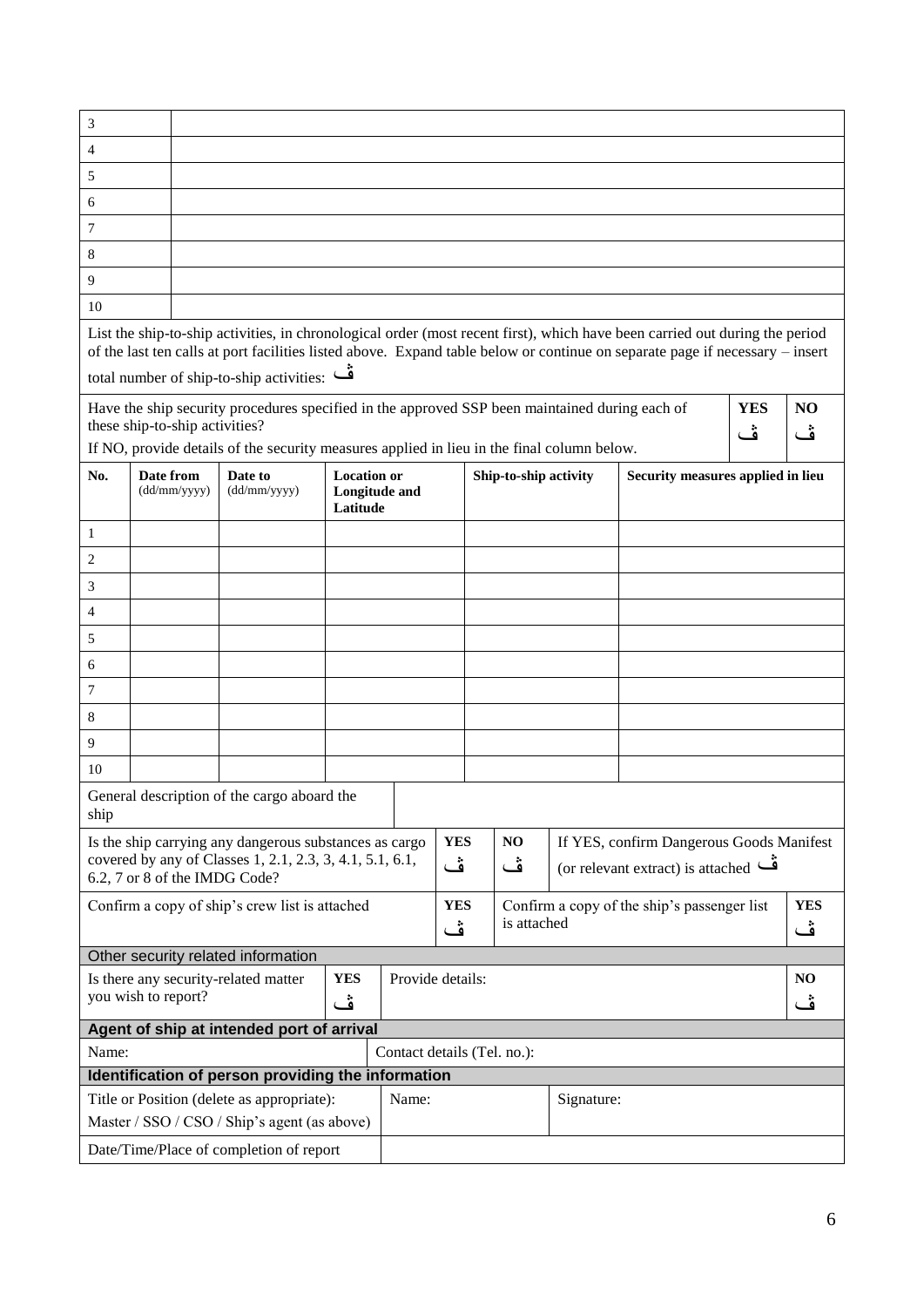## **Tiltrædelseserklæring mellem HAVN og skibe, som ikke er omfattet af ISPS-reglerne.**

| Skibets navn:<br>Hjemsted:<br>IMO-nummer:<br>Terminal (er) |                                            |  |
|------------------------------------------------------------|--------------------------------------------|--|
| Sikringsniveau(er) for skibet: 1                           | Sikringsniveau(er) for havnefaciliteten: 1 |  |

## **Det gives hermed ovennævnte skib tilladelse til at besejle ovennævnte terminalers sikrede faciliteter under iagttagelse af følgende forhold:**

#### <span id="page-6-0"></span>**Inden ankomst ønskes der oplysninger på følgende punkter**:

- Skibets navn, IMO nr. og kaldesignal
- Ankomsttid og formål med anløbet
- Farligt gods, mængde og art
- Skibets sidste udenlandske havn samt anløbsdato
- Besætningsliste (med mindre andet aftales)

#### **Overvågning af områder med adgangsbegrænsning**:

Skibet må *ikke* medtage, transportere eller landsætte personer, der ikke er identificeret af HAVN på et sikret område.

#### **Kontrol med adgang til havnefaciliteten**:

Skibets agent udleverer adgangskort.

Personer til og fra skibet skal benytte de udleverede adgangskort ved færdsel på faciliteten, samt ved ind - og udpassage, alternativt ledsages af besætning eller agent.

Kortet skal vises på forlangende.

## **Kontrol med adgangen til skibet**:

Skibet skal drage omsorg for, at personer, som går om bord, er kendte og accepterede af skibet.

## **Overvågning af havneområdet, hvor skibet befinder sig, herunder fortøjningsområder og arealer rundt om skibet**:

Skibet skal sikre, at nævnte område holdes under opsyn. Unormale hændelser meddeles vagthavende på den pågældende terminal.

## **Håndtering af lasten**:

Skibet skal kontrollere, at den leverede last stemmer overens med lastpapirerne mv.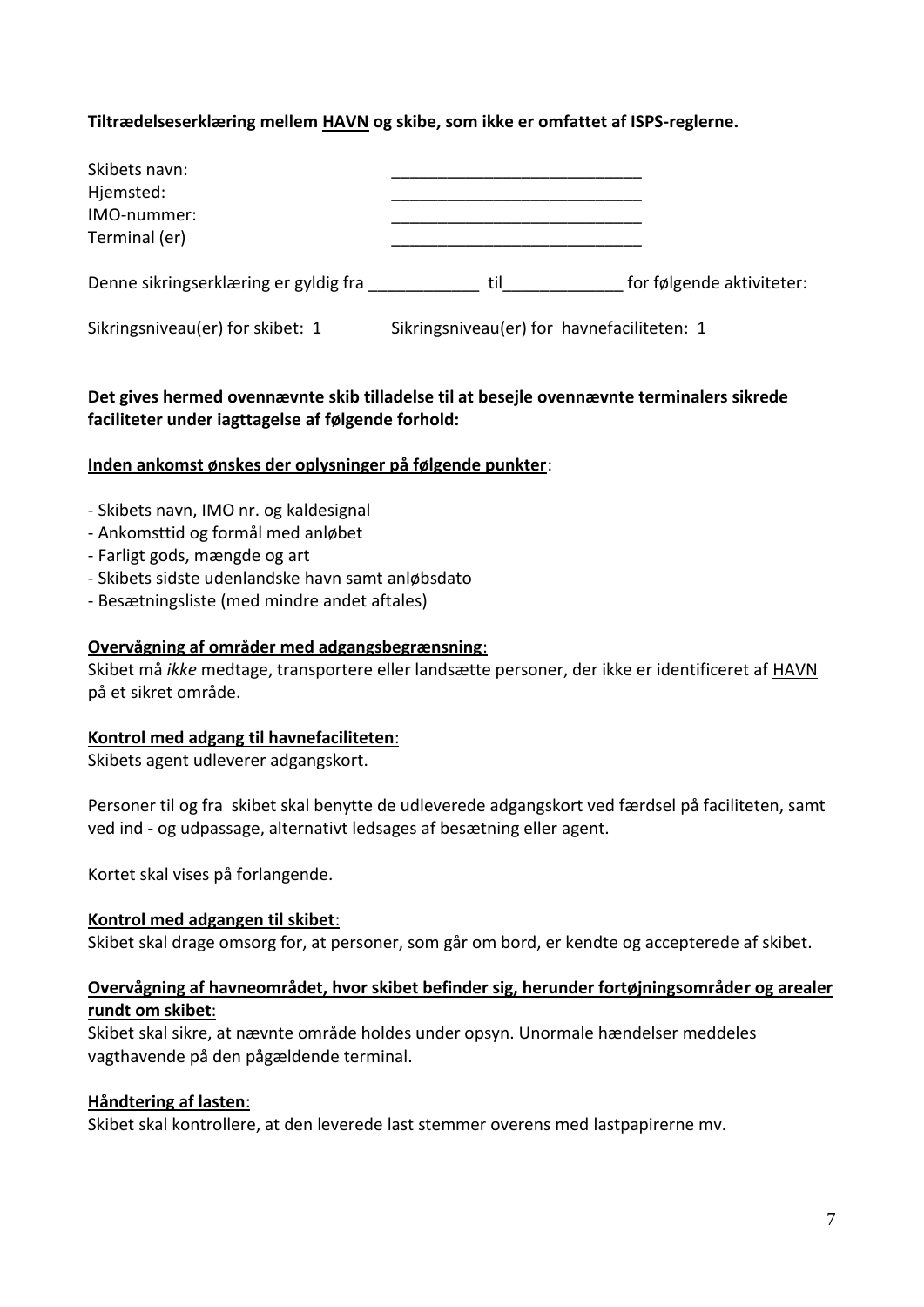## **Levering af skibets stores**:

Skibet skal sikre, at forsyninger er anmeldt og godkendt på forhånd, og at transportør og leverandør er kendt. Før ombordtagning skal skibet sikre, at forsyninger leveres i ubrudt emballage og stemmer overens med det forventede 1

## **Håndtering af uledsaget bagage**:

Uledsaget bagage skal omgående anmeldes til vagthavende på terminalen.

## **Kontrol med ombordtagningen af personer og deres effekter**:

Skibet skal sikre, at der ikke kommer uvedkomne personer ombord, og at de personer, der tages ombord, er identificeret og deres formål er kendt.

**Sikring af, at sikringskommunikationen mellem skibet og havnefaciliteten er let tilgængelig**: Skibets VHF benyttes eller mobil telefon

## **I øvrigt**.

HAVN forbeholder sig retten til at annullere aftalen eller forlægge en ny aftale uden forudgående varsel.

## **Vagthavnede**

Vagthavende NAVN TELEFON NR.

Dato ………………………………… , sted ………………………………………………

Skibsfører ………………………………………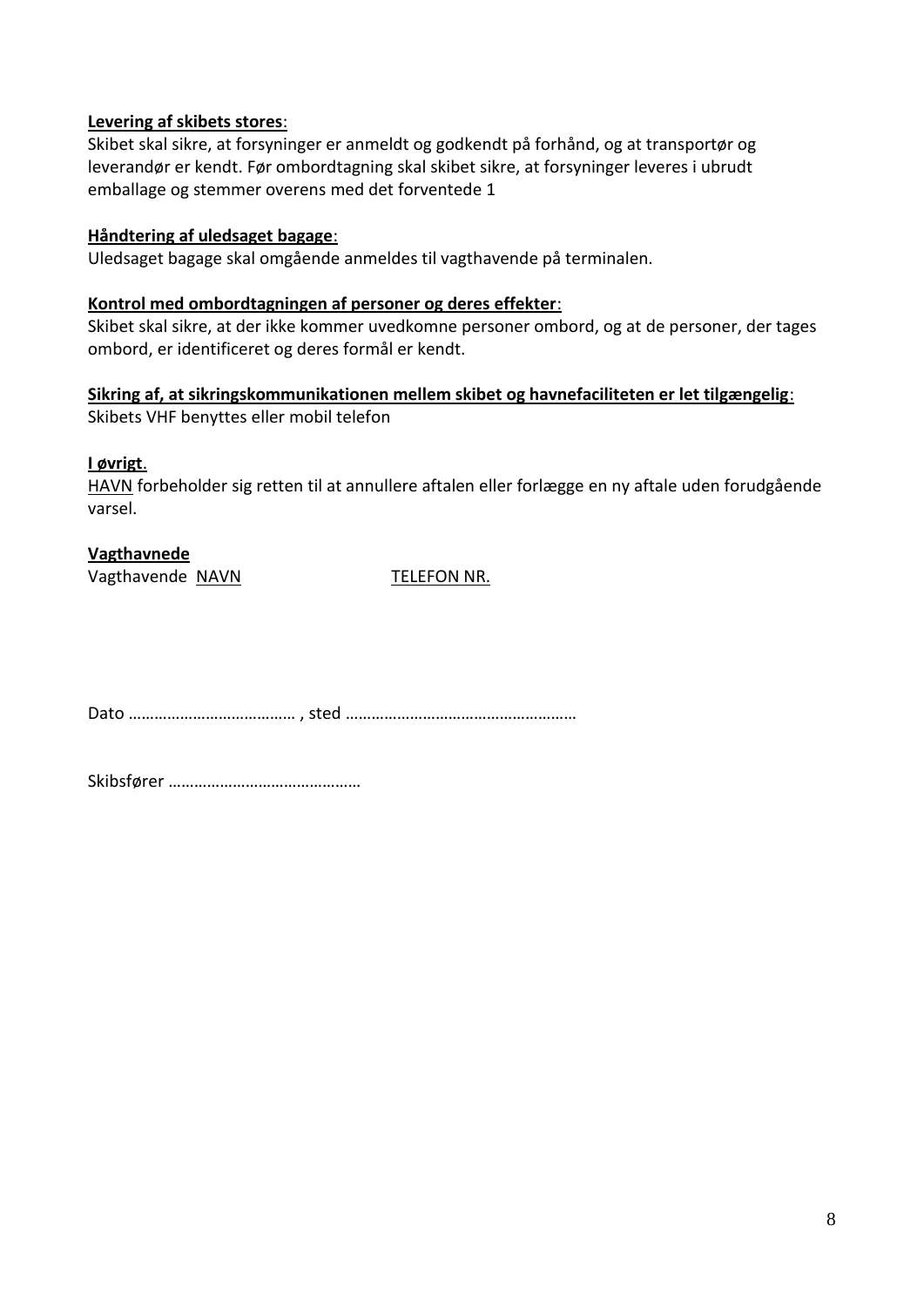## **Risikovurdering PFSA**

| <b>RISIKOVURDERING (PFSA)</b>                                                                                                                                                                          | Område:                                   |  |  |  |  |  |
|--------------------------------------------------------------------------------------------------------------------------------------------------------------------------------------------------------|-------------------------------------------|--|--|--|--|--|
|                                                                                                                                                                                                        | $Nr.$ :<br>Dato:                          |  |  |  |  |  |
| <b>OBJEKT:</b>                                                                                                                                                                                         | <b>SIKRINGSTRUSSEL:</b>                   |  |  |  |  |  |
| <b>KONSEKVENS:</b><br>(Personer, økonomi, miljø, anseelse)<br>MODERAT - STOR - KATASTROFAL<br>A<br>В<br>C<br><b>SANDSYNLIGHED:</b><br>(Motivation, evne, kompleksitet, ressourcer)<br>LAV-MODERAT-STOR | $\mathbf c$<br>Konsekvens<br>B<br>A       |  |  |  |  |  |
| $\mathbf{2}$<br>3<br>1                                                                                                                                                                                 | $\overline{2}$<br>3<br>1<br>Sandsynlighed |  |  |  |  |  |
| <b>EKSISTERENDE SIKRINGSTILTAG:</b>                                                                                                                                                                    |                                           |  |  |  |  |  |
| <b>FORSLAG TIL YDERLIGERE SIKRINGSTILTAG:</b>                                                                                                                                                          |                                           |  |  |  |  |  |
| <b>Udført af:</b><br>For havn:<br>For politi:                                                                                                                                                          | Signatur:                                 |  |  |  |  |  |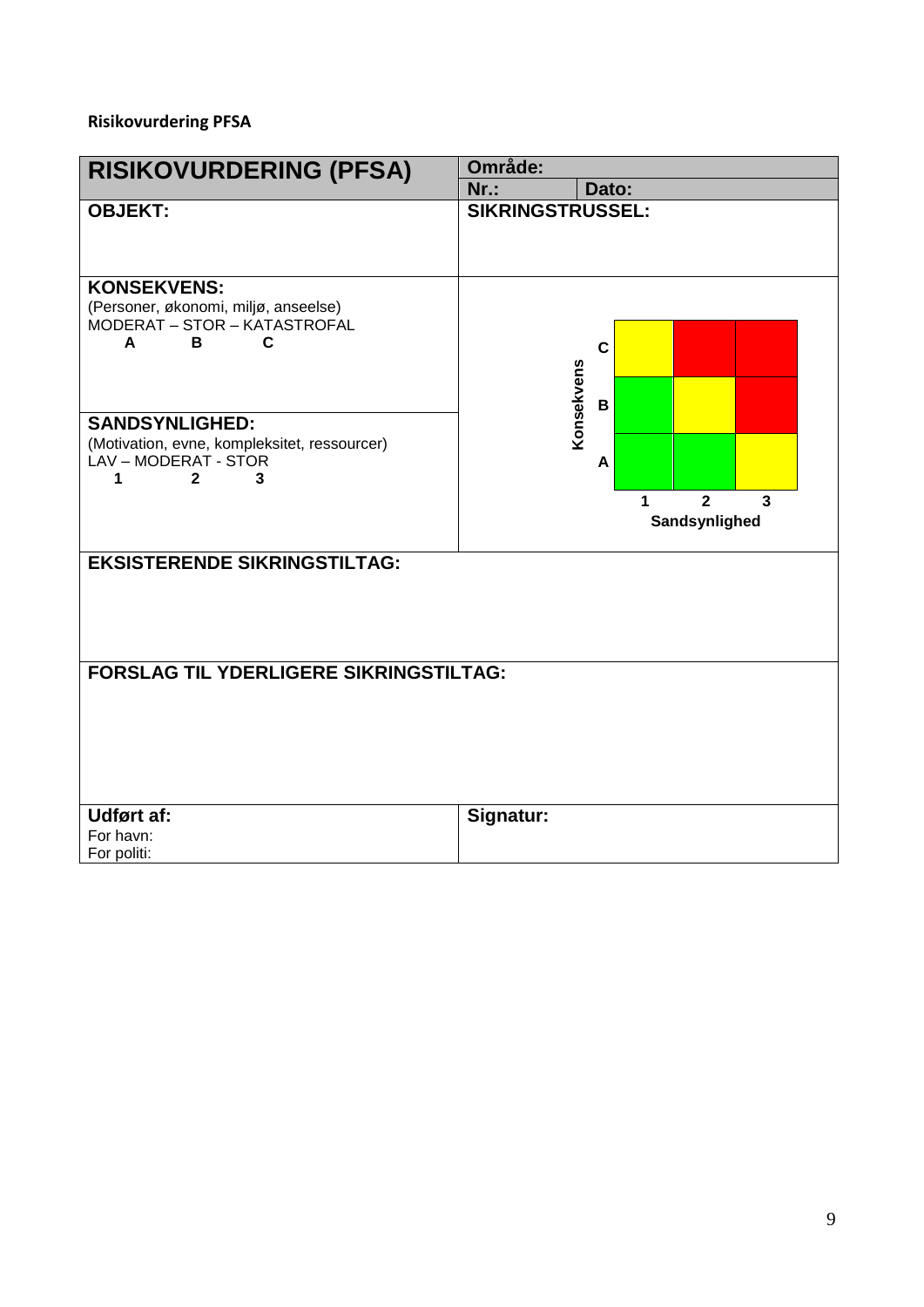## **Risikovurdering PSA**

| <b>RISIKOVURDERING (PSA)</b>                                                                                                                                                                           | Område:                                                |
|--------------------------------------------------------------------------------------------------------------------------------------------------------------------------------------------------------|--------------------------------------------------------|
|                                                                                                                                                                                                        | $Nr$ :<br>Dato:                                        |
| <b>OBJEKT:</b>                                                                                                                                                                                         | <b>SIKRINGSTRUSSEL:</b>                                |
| <b>KONSEKVENS:</b><br>(Personer, økonomi, miljø, anseelse)<br>MODERAT - STOR - KATASTROFAL<br>A<br>В<br>C<br><b>SANDSYNLIGHED:</b><br>(Motivation, evne, kompleksitet, ressourcer)<br>LAV-MODERAT-STOR | $\mathbf c$<br>Konsekvens<br>B                         |
| $\mathbf{2}$<br>3<br>1                                                                                                                                                                                 | A                                                      |
|                                                                                                                                                                                                        | $\overline{2}$<br>$\overline{3}$<br>1<br>Sandsynlighed |
| <b>EKSISTERENDE SIKRINGSTILTAG:</b>                                                                                                                                                                    |                                                        |
| <b>FORSLAG TIL YDERLIGERE SIKRINGSTILTAG:</b><br>Sikringsniveau 1                                                                                                                                      |                                                        |
| Sikringsniveau 2                                                                                                                                                                                       |                                                        |
| Sikringsniveau 3                                                                                                                                                                                       |                                                        |
|                                                                                                                                                                                                        |                                                        |
| <b>Udført af:</b><br>For havn:<br>For politi:                                                                                                                                                          | Signatur:                                              |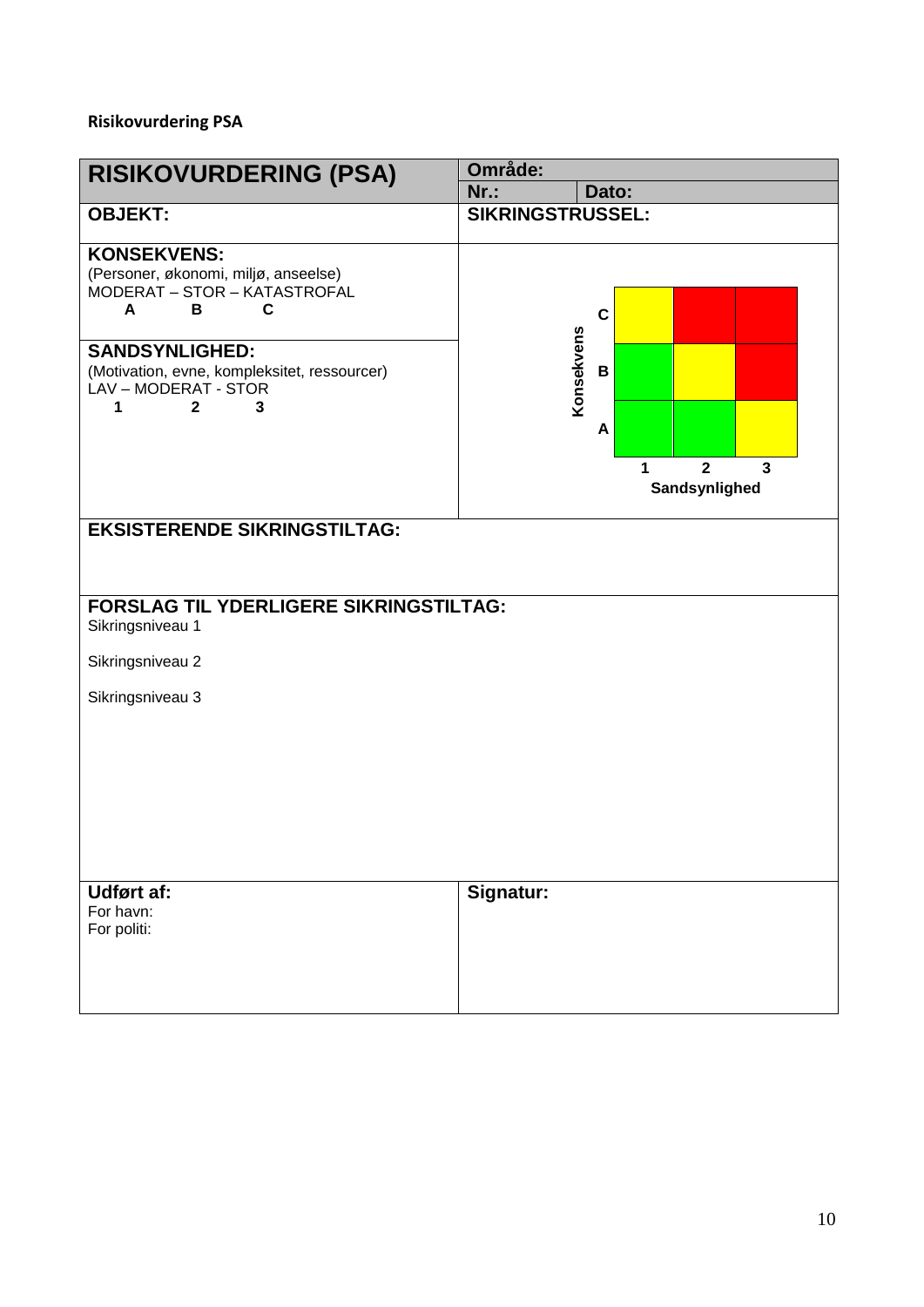## <span id="page-10-0"></span>**Trusselsmatrix PFSA**

|                                                                    | Havnefacilitetssårbarhedsvurdering |           |              |                                              |                     |            |            |            |  |  |
|--------------------------------------------------------------------|------------------------------------|-----------|--------------|----------------------------------------------|---------------------|------------|------------|------------|--|--|
| Trussel (ikke udtømmende)                                          | Sabotage,                          | Uautori-  | Manipulati-  | Indsmugling af vå-                           | Tab af<br>nøglemed- | <b>OSV</b> | <b>OSV</b> | <b>OSV</b> |  |  |
|                                                                    | hærværk,                           | seret ad- | on af gods / | ben, farlige stoffer,<br>våbendele, dele til | arbejdere           |            |            |            |  |  |
|                                                                    | sprængning,                        | gang      | oplag        | masseødelæg-<br>læggelsesvåben               |                     |            |            |            |  |  |
|                                                                    | ildspåsættelse                     |           |              |                                              |                     |            |            |            |  |  |
| Ejendom og infstratukrut samt sårbare elementer (ikke udtømmende): |                                    |           |              |                                              |                     |            |            |            |  |  |
| 01. Lastskib                                                       |                                    |           |              |                                              |                     |            |            |            |  |  |
| 02. Passagerskib                                                   |                                    |           |              |                                              |                     |            |            |            |  |  |
| 03. Adgangsveje                                                    |                                    |           |              |                                              |                     |            |            |            |  |  |
| 04. Ankerpladser,                                                  |                                    |           |              |                                              |                     |            |            |            |  |  |
| 05. Ventepladser,                                                  |                                    |           |              |                                              |                     |            |            |            |  |  |
| 06. Udstyr til håndtering af last                                  |                                    |           |              |                                              |                     |            |            |            |  |  |
| 07. Lastefaciliteter                                               |                                    |           |              |                                              |                     |            |            |            |  |  |
| 08. Terminaler, f.eks.                                             |                                    |           |              |                                              |                     |            |            |            |  |  |
| passagerterminal                                                   |                                    |           |              |                                              |                     |            |            |            |  |  |
| 09. Lagerområder                                                   |                                    |           |              |                                              |                     |            |            |            |  |  |
| 10. Trafikstyringssystemer                                         |                                    |           |              |                                              |                     |            |            |            |  |  |
| 11. Havnefartøjer, herunder                                        |                                    |           |              |                                              |                     |            |            |            |  |  |
| lodsbåde, slæbebåde osv.                                           |                                    |           |              |                                              |                     |            |            |            |  |  |
| 12. Sikrings- og<br>overvågningsudstyr                             |                                    |           |              |                                              |                     |            |            |            |  |  |
| 13. Vandområderne i nærheden                                       |                                    |           |              |                                              |                     |            |            |            |  |  |
| af havnefaciliteten                                                |                                    |           |              |                                              |                     |            |            |            |  |  |
| 14. Kraftværker                                                    |                                    |           |              |                                              |                     |            |            |            |  |  |
| 15. Jernbaner, veje osv.                                           |                                    |           |              |                                              |                     |            |            |            |  |  |
| <b>16.</b> Last                                                    |                                    |           |              |                                              |                     |            |            |            |  |  |
| 17. Relevant                                                       |                                    |           |              |                                              |                     |            |            |            |  |  |
| ${\bf transport}$ infrastruktur                                    |                                    |           |              |                                              |                     |            |            |            |  |  |
| 18. Havnefacilitetet                                               |                                    |           |              |                                              |                     |            |            |            |  |  |
| 19. Special adgangs-begrænsede<br>områder                          |                                    |           |              |                                              |                     |            |            |            |  |  |
| 20. Tender både                                                    |                                    |           |              |                                              |                     |            |            |            |  |  |
| 21. Personale                                                      |                                    |           |              |                                              |                     |            |            |            |  |  |
| 22. osv                                                            |                                    |           |              |                                              |                     |            |            |            |  |  |
| 23. osv                                                            |                                    |           |              |                                              |                     |            |            |            |  |  |
|                                                                    |                                    |           |              |                                              |                     |            |            |            |  |  |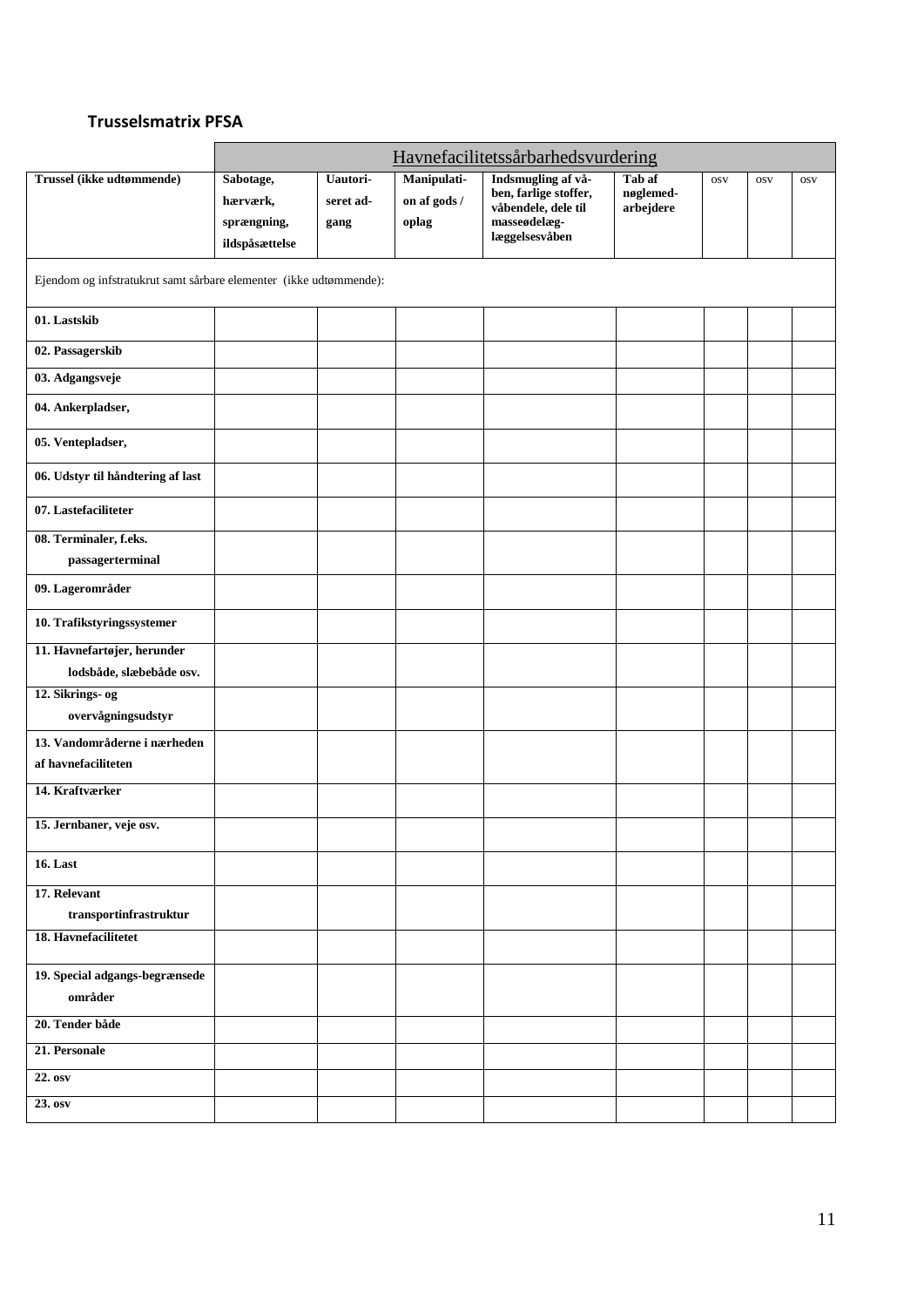## **Trusselsmatrix PSA**

|                                                                    | Havnesårbarhedsvurdering                               |                        |                                                |                                                                                                 |                             |                      |                                       |              |              |            |
|--------------------------------------------------------------------|--------------------------------------------------------|------------------------|------------------------------------------------|-------------------------------------------------------------------------------------------------|-----------------------------|----------------------|---------------------------------------|--------------|--------------|------------|
| Trussel (ikke udtømmende)                                          | Sabotage,<br>hærværk,<br>sprængning,<br>ildspåsættelse | Uautoriseret<br>adgang | Manipulation<br>$\rm{med}$ gods / $\rm{oplag}$ | Indsmugling af våben,<br>farlige stoffer,<br>våbendele, dele til<br>masseøde-<br>læggelsesvåben | Blokering af<br>veje, broer | Strømaf-<br>brydelse | Tab af<br>nøgle-<br>medar-<br>bejdere | $_{\rm OSV}$ | $_{\rm OSV}$ | <b>OSV</b> |
|                                                                    |                                                        |                        |                                                |                                                                                                 |                             |                      |                                       |              |              |            |
| Ejendom og infrastruktur samt sårbare elementer (ikke udtømmende): |                                                        |                        |                                                |                                                                                                 |                             |                      |                                       |              |              |            |
| Sikringspersonalet                                                 |                                                        |                        |                                                |                                                                                                 |                             |                      |                                       |              |              |            |
| Havneadministrations-                                              |                                                        |                        |                                                |                                                                                                 |                             |                      |                                       |              |              |            |
| bygninger og lager                                                 |                                                        |                        |                                                |                                                                                                 |                             |                      |                                       |              |              |            |
| Parkeringspladser                                                  |                                                        |                        |                                                |                                                                                                 |                             |                      |                                       |              |              |            |
| Adgangsveje                                                        |                                                        |                        |                                                |                                                                                                 |                             |                      |                                       |              |              |            |
| Porte                                                              |                                                        |                        |                                                |                                                                                                 |                             |                      |                                       |              |              |            |
| Perimeter / hegn                                                   |                                                        |                        |                                                |                                                                                                 |                             |                      |                                       |              |              |            |
| Ventepladser,                                                      |                                                        |                        |                                                |                                                                                                 |                             |                      |                                       |              |              |            |
| Udstyr til håndtering af last                                      |                                                        |                        |                                                |                                                                                                 |                             |                      |                                       |              |              |            |
| Lastefaciliteter                                                   |                                                        |                        |                                                |                                                                                                 |                             |                      |                                       |              |              |            |
| Lagerhotel / lagerbygninger                                        |                                                        |                        |                                                |                                                                                                 |                             |                      |                                       |              |              |            |
| Lagerområder og lagerpladser                                       |                                                        |                        |                                                |                                                                                                 |                             |                      |                                       |              |              |            |
| <b>Trafikstyringssystemer for</b>                                  |                                                        |                        |                                                |                                                                                                 |                             |                      |                                       |              |              |            |
| skibene og naviga-                                                 |                                                        |                        |                                                |                                                                                                 |                             |                      |                                       |              |              |            |
| $tionshjælpemidler$<br>Havnekøretøjer                              |                                                        |                        |                                                |                                                                                                 |                             |                      |                                       |              |              |            |
|                                                                    |                                                        |                        |                                                |                                                                                                 |                             |                      |                                       |              |              |            |
| Sikrings- og overvågningsudstyr                                    |                                                        |                        |                                                |                                                                                                 |                             |                      |                                       |              |              |            |
| Farlige virksomheder                                               |                                                        |                        |                                                |                                                                                                 |                             |                      |                                       |              |              |            |
| Kraftværker /<br>transformatorstationer                            |                                                        |                        |                                                |                                                                                                 |                             |                      |                                       |              |              |            |
| Jernbaner, veje, broer osv.                                        |                                                        |                        |                                                |                                                                                                 |                             |                      |                                       |              |              |            |
| Last / gods                                                        |                                                        |                        |                                                |                                                                                                 |                             |                      |                                       |              |              |            |
| <b>Kraner</b>                                                      |                                                        |                        |                                                |                                                                                                 |                             |                      |                                       |              |              |            |
| Havnefacilitetet                                                   |                                                        |                        |                                                |                                                                                                 |                             |                      |                                       |              |              |            |
|                                                                    |                                                        |                        |                                                |                                                                                                 |                             |                      |                                       |              |              |            |
| Special adgangsbegrænsede<br>områder                               |                                                        |                        |                                                |                                                                                                 |                             |                      |                                       |              |              |            |
| <b>Belysning</b>                                                   |                                                        |                        |                                                |                                                                                                 |                             |                      |                                       |              |              |            |
| <b>IT-udstyr</b>                                                   |                                                        |                        |                                                |                                                                                                 |                             |                      |                                       |              |              |            |
| Radiomaster                                                        |                                                        |                        |                                                |                                                                                                 |                             |                      |                                       |              |              |            |
| Tankinstallationer /<br>Virksomheder med<br>tankinstallationer     |                                                        |                        |                                                |                                                                                                 |                             |                      |                                       |              |              |            |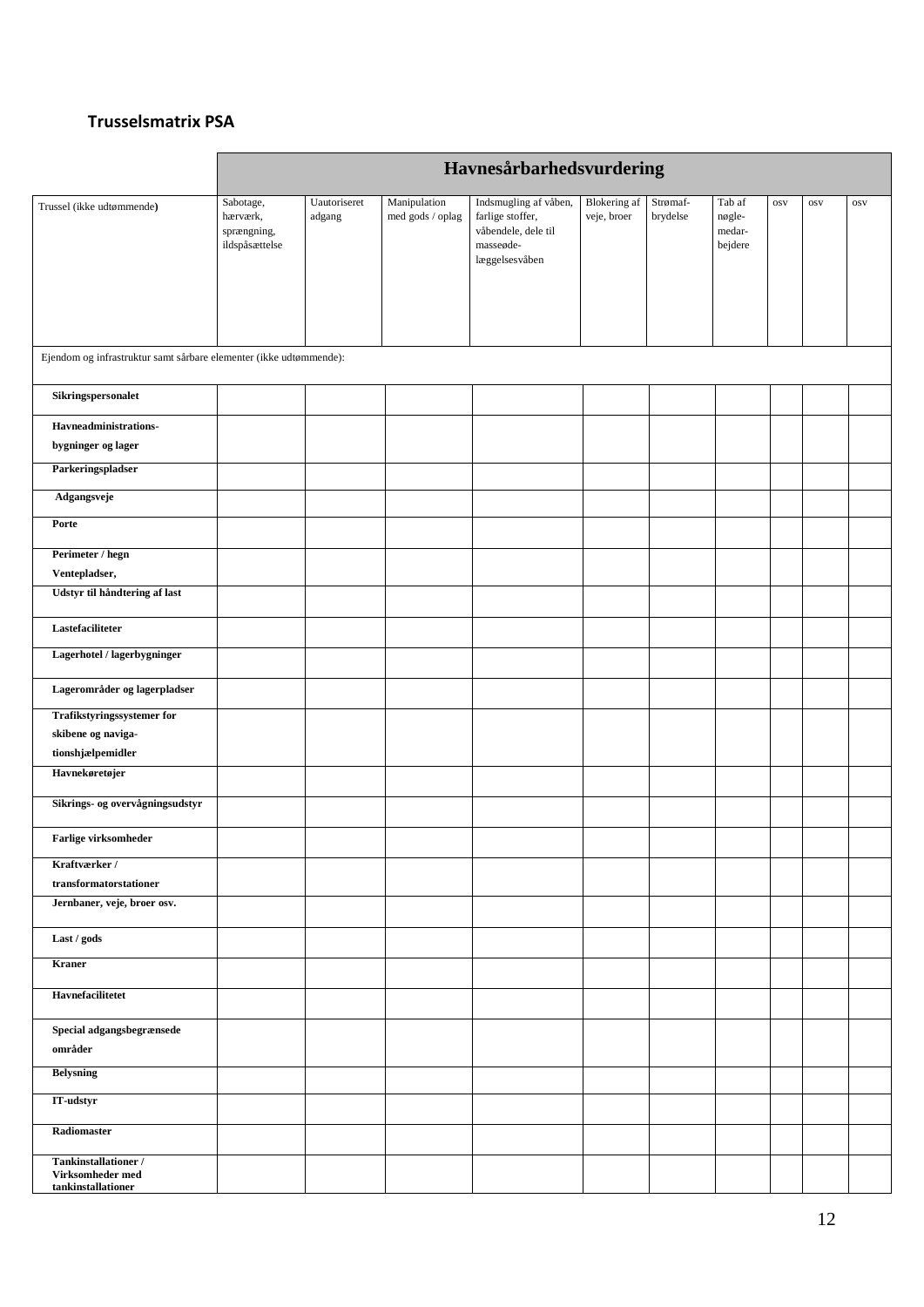## **Virksomhedsbeskrivelse**

| <b>FIRMA</b>       |                       |
|--------------------|-----------------------|
| Ejerforhold        |                       |
| <b>Adresse</b>     |                       |
| Kontaktperson      |                       |
| <b>Aktiver</b>     | <b>Bygninger</b>      |
|                    | <b>Arealer</b>        |
|                    | <b>Udstyr</b>         |
| <b>Aktiviteter</b> | Forretningsområde     |
|                    | <b>Skibsrelateret</b> |
| Medarbejdere       | <b>Antal</b>          |
| Kunder             |                       |
| <b>Sikkerhed</b>   | <b>Sikringstiltag</b> |
|                    | Sikringsorganisation  |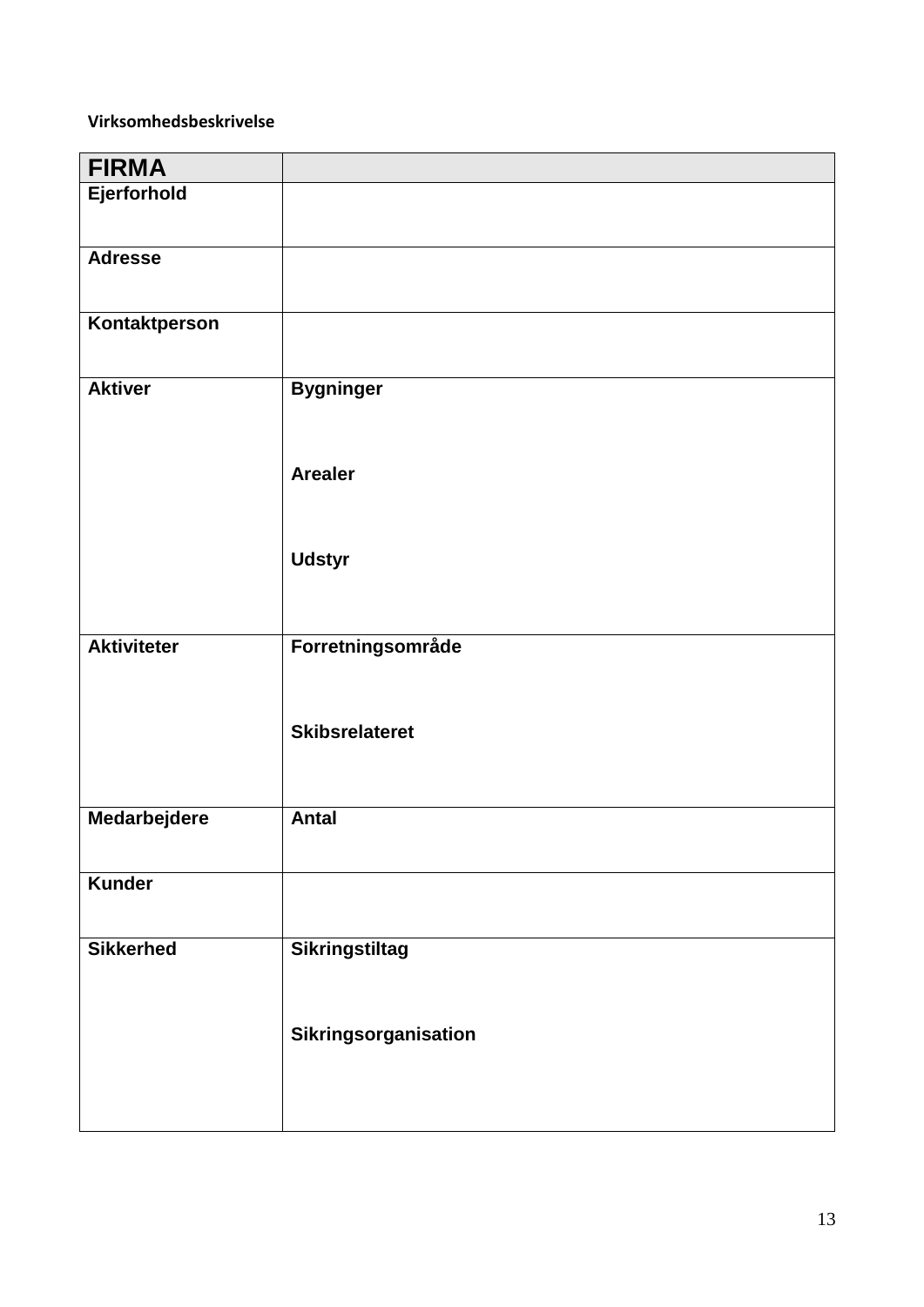## **Havnens infrastruktur**

| <b>INFRASTRUKTUR</b><br><b>ELEMENT</b> | <b>BESKRIVELSE</b><br>(Herunder eksisterende<br>sikringsforhold) | <b>KONSEKVENS AF</b><br>NEDBRUD/BORTFALD |
|----------------------------------------|------------------------------------------------------------------|------------------------------------------|
|                                        |                                                                  |                                          |
|                                        |                                                                  |                                          |
|                                        |                                                                  |                                          |
|                                        |                                                                  |                                          |
|                                        |                                                                  |                                          |
|                                        |                                                                  |                                          |
|                                        |                                                                  |                                          |
|                                        |                                                                  |                                          |
|                                        |                                                                  |                                          |
|                                        |                                                                  |                                          |
|                                        |                                                                  |                                          |
|                                        |                                                                  |                                          |
|                                        |                                                                  |                                          |
|                                        |                                                                  |                                          |
|                                        |                                                                  |                                          |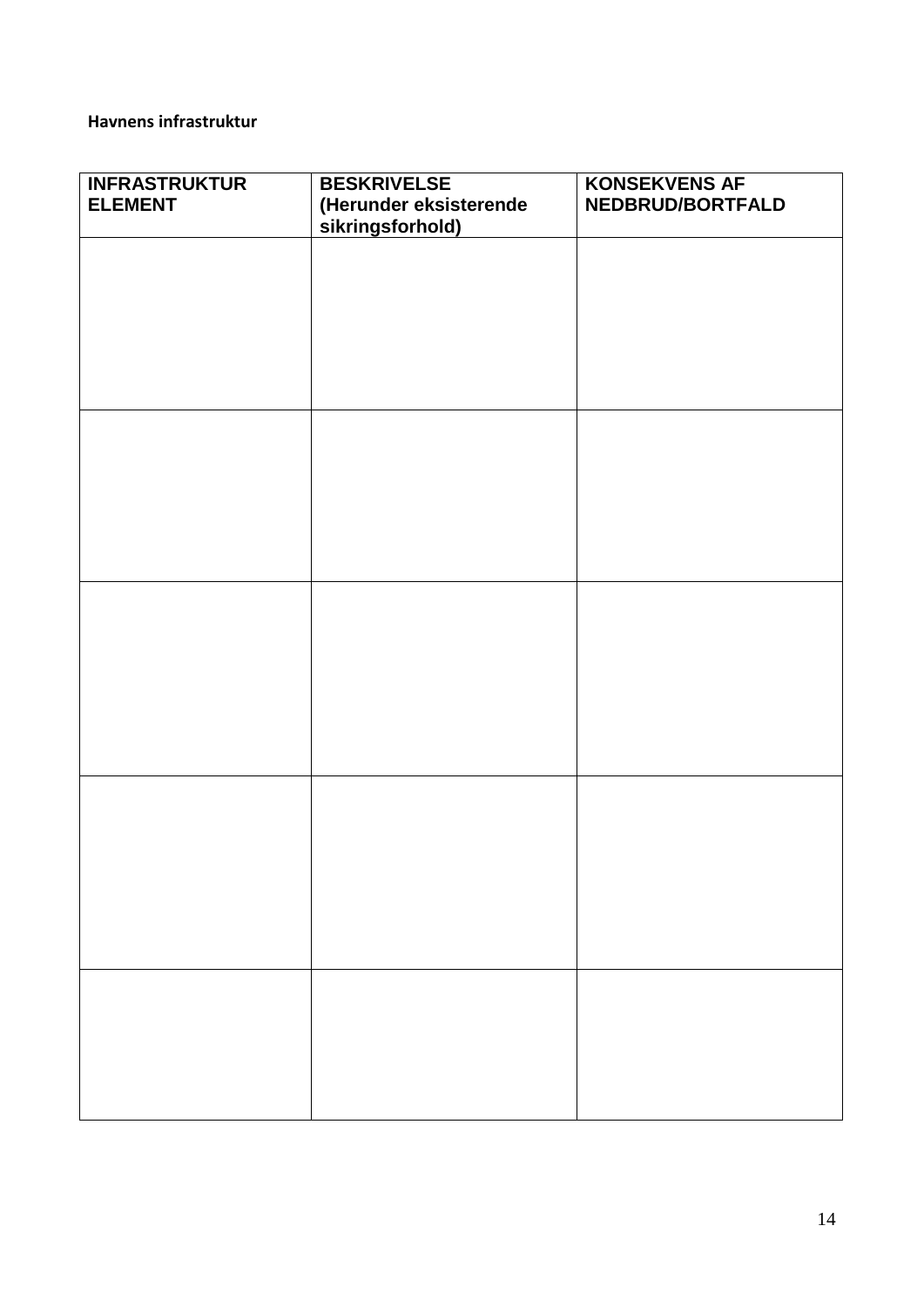## **Eksempler på skilte**

"ISPS-havnefacilitet" tavlen placeres omkring ISPS havnefaciliteterne og kan anvendes både mod land- og vandsiden, som et supplement til øvrige sikringstiltag. Et vagtnr. som kan kontaktes ved behov bør fremgå på skiltene i alle de viste eksempler.



"Sikret Havneområde" tavlen benyttes til at markere det sikrede havneområde. Tavlen kan anvendes både mod land- og vandsiden som et supplement til øvrige sikringstiltag.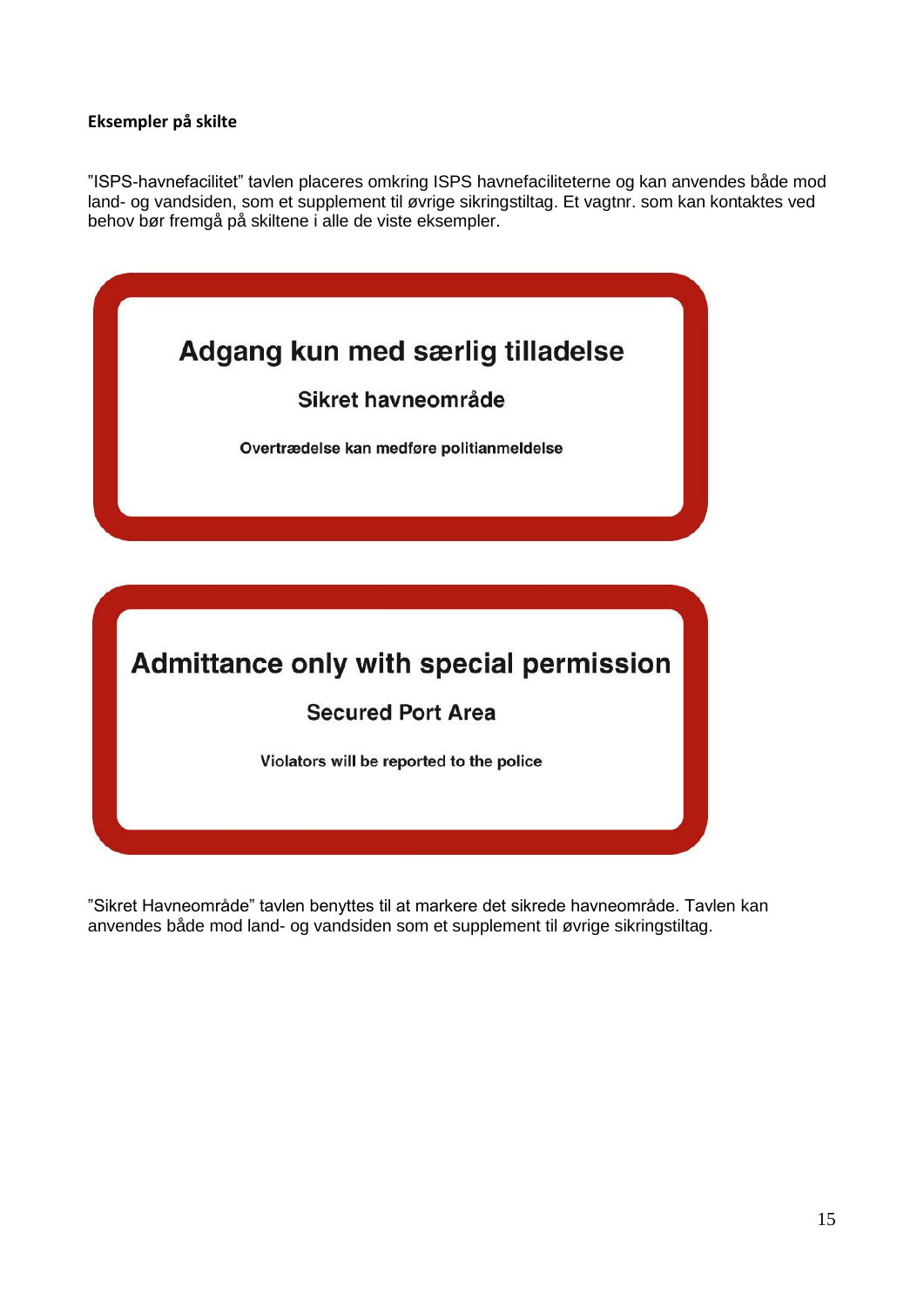## **Skibsanløb**

| <b>TYPE</b>                        | STØRRELSE/               | <b>LAST</b> | Skib til/fra |
|------------------------------------|--------------------------|-------------|--------------|
|                                    | <b>ANTAL</b><br>(årligt) |             |              |
| Passager skibe                     |                          |             |              |
| $($ >12 pax $)$                    |                          |             |              |
| Passagerskibe,                     |                          |             |              |
| højhastighed                       |                          |             |              |
| <b>Krydstogtsskibe</b>             |                          |             |              |
| Færger                             |                          |             |              |
| <b>RO-PAX</b>                      |                          |             |              |
| Hurtigfærger<br><b>RO-PAX</b>      |                          |             |              |
|                                    |                          |             |              |
| Massegodsskibe                     |                          |             |              |
| Olie tankskibe                     |                          |             |              |
| <b>Gas tankskibe</b>               |                          |             |              |
| <b>Kemikalie</b>                   |                          |             |              |
| tankskibe                          |                          |             |              |
| <b>Containerskibe</b>              |                          |             |              |
| <b>RO-RO skibe</b>                 |                          |             |              |
| <b>Stykgodsskibe</b>               |                          |             |              |
| Slæbebåde og<br>Lodsbåde           |                          |             |              |
|                                    |                          |             |              |
| Lystfartøjer                       |                          |             |              |
| Fiskefartøjer                      |                          |             |              |
| Andre skibstyper<br>(specificeres) |                          |             |              |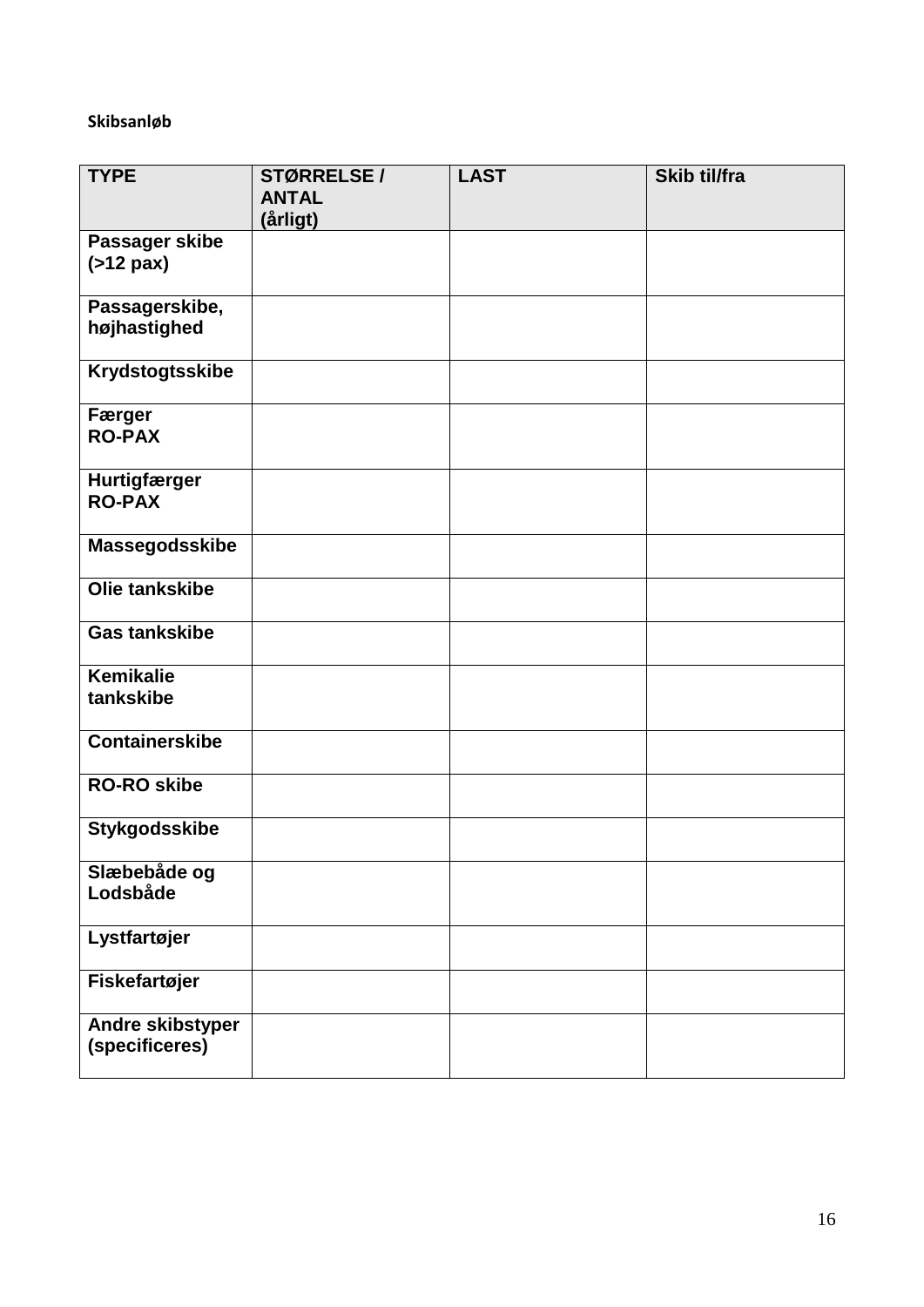#### **Skema for håndtering af bombetrussel**

## **MODTAGELSE AF BOMBETRUSSEL**

## **Vær rolig og venlig Hold forbindelsen**

**- Start eventuelt båndoptager**

**- Stil mange spørgsmål for eventuelt at konstatere truslens troværdighed**

**- Bed vedkommende gentage – så mange gange som muligt. Undskyld med dårlig forbindelse Nedskriv:**

| dato:          |       | $k$ .:            | modtager:                              |
|----------------|-------|-------------------|----------------------------------------|
|                |       |                   | ordret ordlyd af truslen:              |
|                |       |                   |                                        |
|                |       |                   | Virker trusselgiveren lokalkendt?      |
| ja:            |       |                   | nej:                                   |
|                |       |                   | udspørg om:                            |
| Hvornår        |       | skal den sprænges |                                        |
|                |       |                   |                                        |
| Hvor           |       | er den anbragt    |                                        |
|                |       |                   |                                        |
| <b>Hvordan</b> |       | ser den ud        |                                        |
| <b>Hvorfor</b> |       | gør du det        |                                        |
|                |       |                   |                                        |
| hvem           | er du |                   |                                        |
|                |       |                   |                                        |
|                |       |                   | baggrundsstøj:                         |
| <b>Musik</b>   |       |                   |                                        |
| <b>Børn</b>    |       |                   |                                        |
| <b>Tale</b>    |       |                   |                                        |
| <b>Trafik</b>  |       |                   |                                        |
| <b>Fly</b>     |       |                   |                                        |
| <b>Tog</b>     |       |                   |                                        |
| Maskine(r)     |       |                   |                                        |
| <b>Andet</b>   |       |                   |                                        |
|                |       |                   | Stemmen i telefonen                    |
| <b>Mand</b>    |       |                   |                                        |
| <b>Kvinde</b>  |       |                   |                                        |
| <b>Barn</b>    |       |                   |                                        |
| <b>Accent</b>  |       |                   |                                        |
| <b>Beruset</b> |       |                   |                                        |
| <b>Andet</b>   |       |                   |                                        |
|                |       |                   | <b>Underret straks PSO og politiet</b> |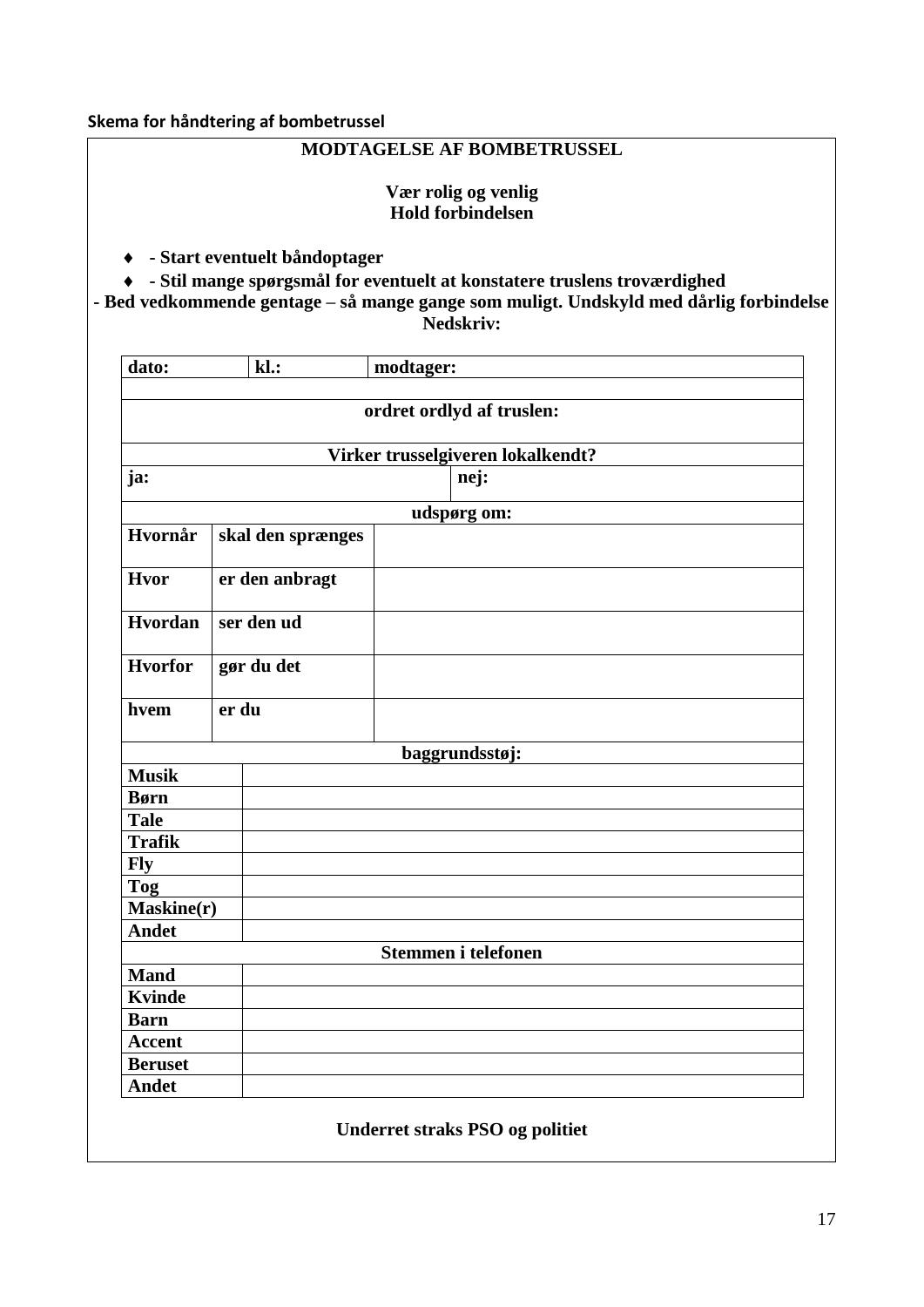## **Udvidet indholdsfortegnelse PFSA:**

#### **1**

- **Indledning:**
	- Bagggrund
	- Formål
	- Grundlæggende krav til PFSP jf. A-del 14.2, som PFSA skal have for øje.
	- Hvem har udarbejdet havnefacilitetssårbarhedsvurderingen
	- Administration og fortrolighed

## **2**

#### **Generel aktuel beskrivelse af havnen og havnefaciliteten**

- Havnens placering og afgrænsning (Art, beliggenhed, indretning inkl. havnekontor, adgangsforhold fra land og vandsiden, sikringsudstyr, kommunikationsmidler, belysning, evt. permanent indhegning, port(e) mm)
- ISPS-facilitetens placering og afgrænsning (art, beliggenhed, indretning, adgangsforhold fra land og vandsiden, sikringsudstyr, kommunikationsmidler, belysning, evt. permanent indhegning, port(e) mm)
- Gods- og passageromsætning på havnefaciliteten, antal skibsanløb, skibstyper, fast rutefart, trampfart, skibsdestinationer, hvor kommer skibene fra.
- Beskrivelse af skibsaktiviteterne på havnefaciliteten (containeroperationer, bulk, tankanlæg, lastudstyr etc) (hvorledes håndteres gods/passagerer fra det/de ankommer til havnen, kommer ind på havnefaciliteten og ombord på skibet, forlader skibet og havnefaciliteten (f.eks. billetsalg fra kontor, kontrol med rejsehjemmel for at komme ind på havnefaciliteten, opsyn med ventende, kontrol af rejsehjemmel ved skibssiden mm).
- Øvrige aktiviteter på havnefaciliteten

#### **3**

#### **Eksisterende sikringsforhold**

- Eksisterende havnefacilitetssikringsplan (godkendelsesdato)
- Evt. beredskabsplaner
- Oversigtsplan med sikringsrelaterede oplysninger (Hegn, porte, kameraplacering etc.)

#### **Kravene i ISPS B 15.3 skal iagttages (under 2) og 3) eller under 11):**

- fysisk sikring
- .strukturel integritet
- .personlige beskyttelsessystemer
- .proceduremæssige fremgangsmåder
- .radio- og telekommunikationssystemer, herunder computersystemer og -netværk
- relevant transportinfrastruktur
- .offentlige anlæg, og
- .andre områder, der, hvis de beskadiges eller anvendes til ulovlig observation, indebærer en risiko for personer,
- ejendom eller operationerne i havnefaciliteten.

#### **4**

#### **Organisation**

- Havnefacilitetens organisation, herunder sikringsorganisation, antal ansatte på havnefaciliteten, beskrivelse af dagligt fremmøde i løbet af døgnet/ugen/året (er/kan den samme som havnens organisation)
- Havnefacilitetens sikringsorganisations opgaver og ansvar
- Havnefacilitetens sikringspersonales uddannelse (PFSO, ansatte med sikringsansvar, øvrige ansatte uden sikringsansvar)

#### **5**

#### **Virksomhedsprofiler på havnefaciliteten**

Beskrivelse af havnevirksomhedernes aktiver og aktiviteter på havnefaciliteten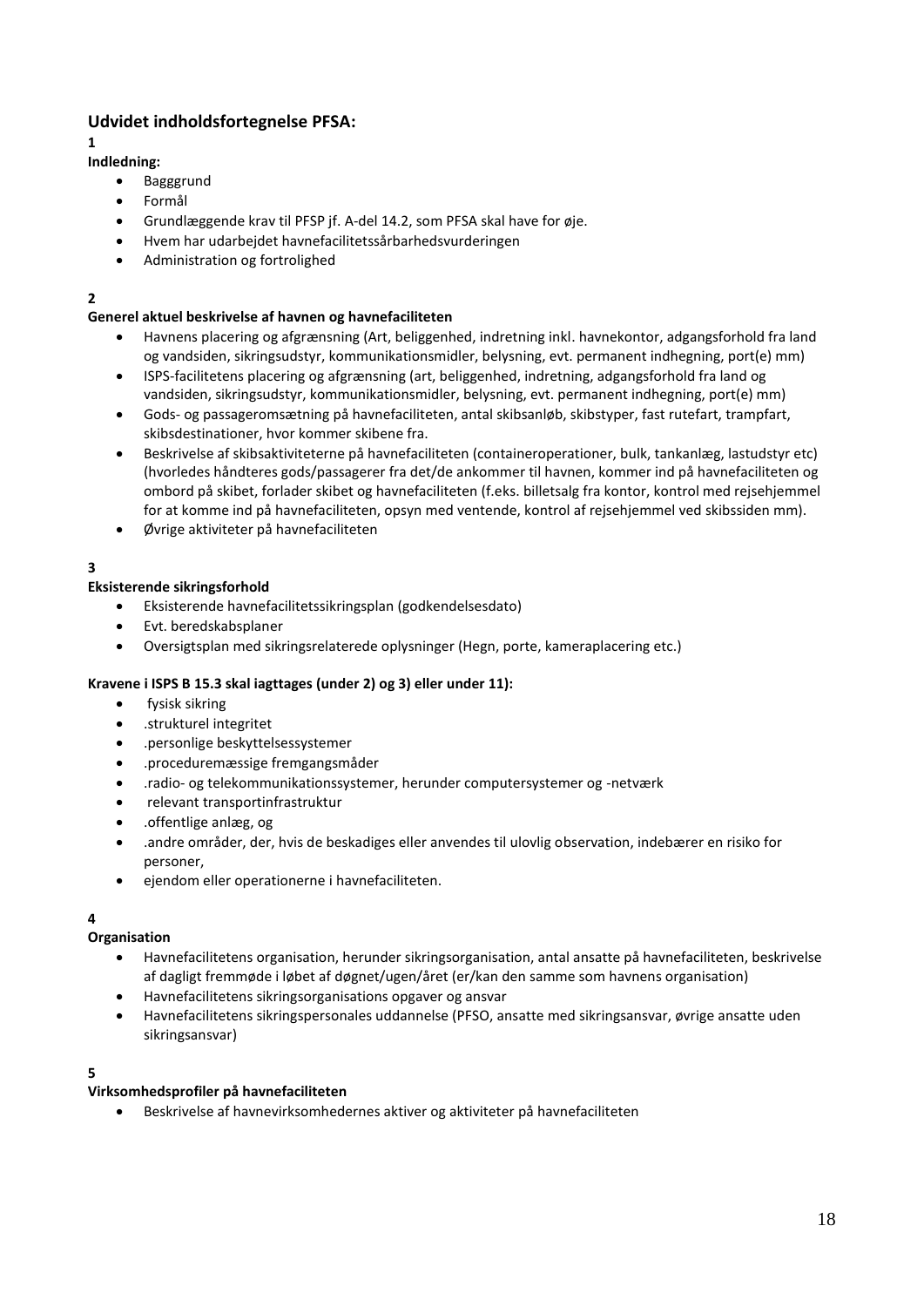#### **6**

#### **Infrastruktur på havnefaciliteten**

Beskrivelse af evt. infrastruktur og konsekvenser af nedbrud/bortfald heraf på havnefaciliteten

#### **7**

#### **Vigtig ejendom og infrastruktur på havnefaciliteten eller på havnen af betydning for havnefaciliteten**

Se ISPS-koden B 15.7 og udvælg/beskriv det aktuelt relevante.

B15.7 er:

1 adgangsveje, indgange, tilkørselsveje og ankerpladser, manøvre- og fortøjningsområder 2 lastefaciliteter, terminaler, lagerområder og udstyr til håndtering af last

3 systemer såsom elektriske distributionssystemer, radio- og telekommunikationssystemer og computersystemer og –netværk.

4 trafikstyringssystemer for havnefartøjer og navigationshjælpemidler

5 kraftværker, rørledninger til overførsel af last og vandforsyning

- 6 broer, jernbaner, veje
- 7 havnefartøjer, herunder lodsbåde, slæbebåde, lægter osv.
- 8 sikrings- og overvågningsudstyr og sikrings- og overvågningssystemer, og 9 vandområderne i nærheden af havnefaciliteten.

**8**

#### **Sårbare elementer på havnefaciliteten eller på havnen af betydning for havnefaciliteten**

Se ISPS-koden B 15.16 og udvælg/beskriv det aktuelt relevante.

B15.16 er:

|                       | 1 adgang fra vandsiden og fra landsiden til havnefaciliteten og til skibe, der er fortøjet i faciliteten |
|-----------------------|----------------------------------------------------------------------------------------------------------|
|                       | 2 molernes, faciliteternes og de tilknyttede strukturers strukturelle integritet                         |
|                       | 3 eksisterende sikringsforanstaltninger og -procedurer, herunder identifikationssystemer                 |
|                       | 4 eksisterende sikringsforanstaltninger og -procedurer i tilknytning til havnetjenester og anlæg         |
|                       | 5 foranstaltninger til beskyttelse af radio- og telekommunikationsudstyr, havnetjenester og -anlæg,      |
| herunder              |                                                                                                          |
|                       | computersystemer og netværk                                                                              |
|                       | 6 tilstødende områder, der eventuelt kan benyttes under eller til et angreb                              |
|                       | 7 eksisterende aftaler med private sikringsselskaber, der leverer sikringstjenester på vandsiden og      |
| landsiden             |                                                                                                          |
|                       | 8 eventuelle konflikter mellem sikringsforanstaltninger og -procedurer                                   |
|                       | 9 eventuelle konflikter mellem havnefacilitetsopgaver og sikringsopgaver                                 |
|                       | 10 eventuelle håndhævelses- og personalebegrænsninger                                                    |
|                       | 11 eventuelle mangler, der er blevet påvist under øvelser, og                                            |
|                       | 12 eventuelle mangler, der er blevet påvist under den daglige drift, som følge af hændelser eller        |
| alarmer, indberetning |                                                                                                          |

af sikringsspørgsmål, gennemførelse af kontrolforanstaltninger, revisioner osv.

#### **9**

#### **Relevante trusler**

- Se ISPS-koden B 15.11 og udvælg/beskriv det aktuelt relevante
- Suppler evt. med trusselscenarier fra ROS60 [\(www.brs.dk\)](http://www.brs.dk/)

B15.11 er:

1 beskadigelse eller ødelæggelse af havnefaciliteten eller skibet f.eks. ved hjælp af sprængstofanordninger, ildspåsættelse, sabotage eller hærværk 2 kapring eller kidnapning af skibet eller af personer om bord på det 3 manipulation af lasten, vigtigt skibsudstyr eller -systemer eller skibets stores 4 uautoriseret adgang eller brug, herunder tilstedeværelse af blinde passagerer 5 smugling af våben eller udstyr, herunder masseødelæggelsesvåben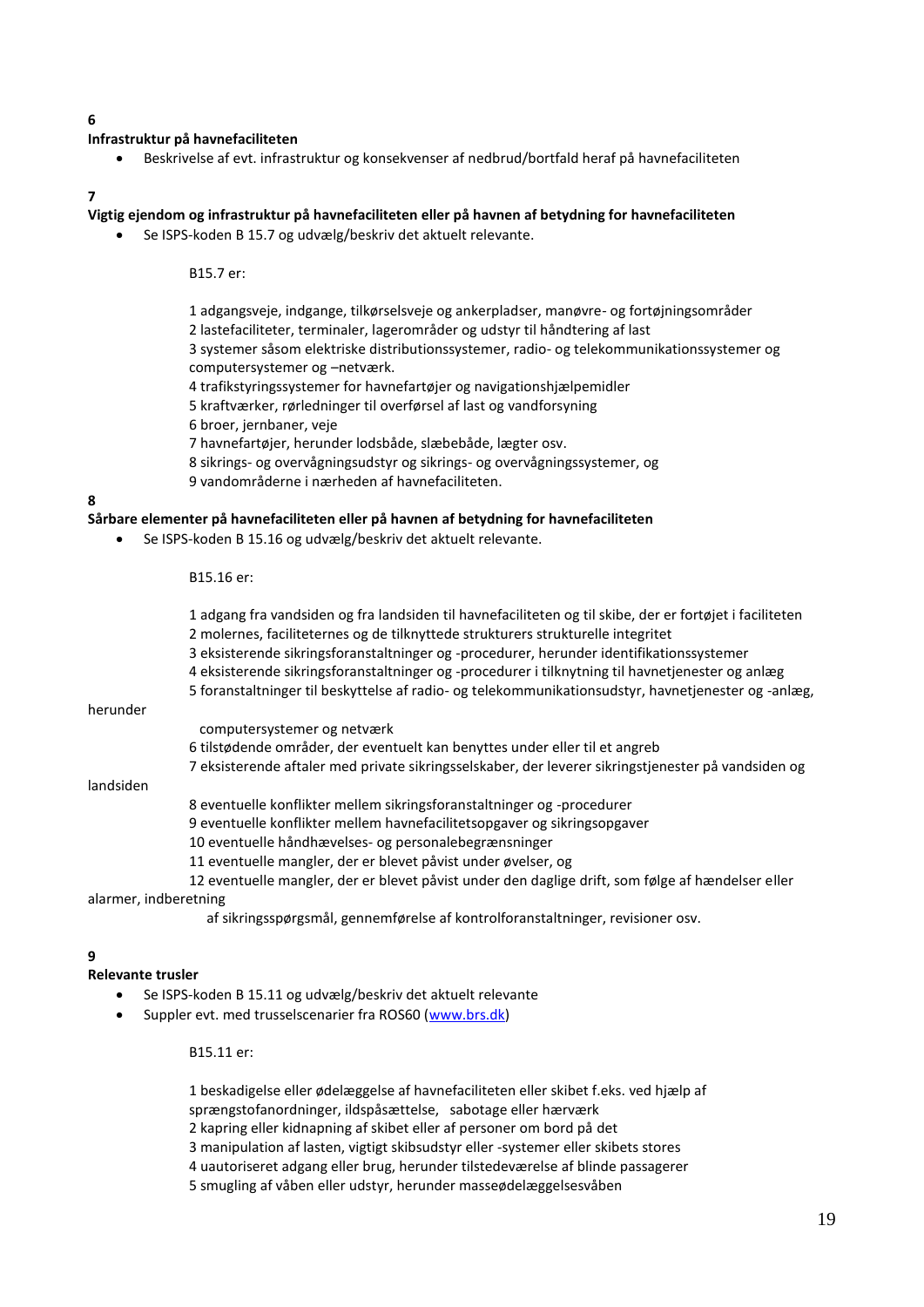6 brug af skibet til at transportere personer, der agter at forårsage en sikringsrelateret hændelse, og

#### deres udstyr

7 brug af selve skibet som våben eller som et middel til at forårsage beskadigelse eller ødelæggelse 8 blokering af havneindløb, sluser, adgangsveje osv., og 9 nukleare, biologiske og kemiske angreb.

#### **10**

#### **Risikovurdering**

- Oversigt over vigtig ejendom/infrastruktur/sårbare elementer udsat for trusler i form af trusselmatrix (afkrydsning).
- Risikovurdering udfærdiget på baggrund af trusselmatrix, idet for hver afkrydsning foretages en risikovurdering ved fastsættelse af sandsynlighed og konsekvens.

#### **11**

#### **Konklusion og anbefalinger til bedre havnefacilitetssikring**

- Samlet konklusion om havnefacilitetens sikring mod sikringsrelaterede hændelser på baggrund af risikovurderingerne med baggrund i krav til PFSP jf. A-del 14.2.
- Evt. forslag til bedre sikring på sikringsniveau 1 f.eks. fysiske tiltag, ændringer i sikringsorganisationen, sikringsudstyr, kommunikation, uddannelse mm.
- Handleplan

#### Fig. (skema for handleplan)

| F.eks                            |                                |               |            |           |           |  |
|----------------------------------|--------------------------------|---------------|------------|-----------|-----------|--|
| Handlingsplan for havnefacilitet |                                |               |            |           |           |  |
| Prioritet                        | Objekt/operation/infrastruktur | <b>Tiltag</b> | Omkostning | Tidsfrist | Ansvarlig |  |
|                                  |                                |               |            |           |           |  |
|                                  |                                |               |            |           |           |  |
|                                  |                                |               |            |           |           |  |
|                                  |                                |               |            |           |           |  |
|                                  |                                |               |            |           |           |  |

Dokumentation for politiets medvirken til havnefacilitetssårbarhedsvurdering og enighed i konklusion.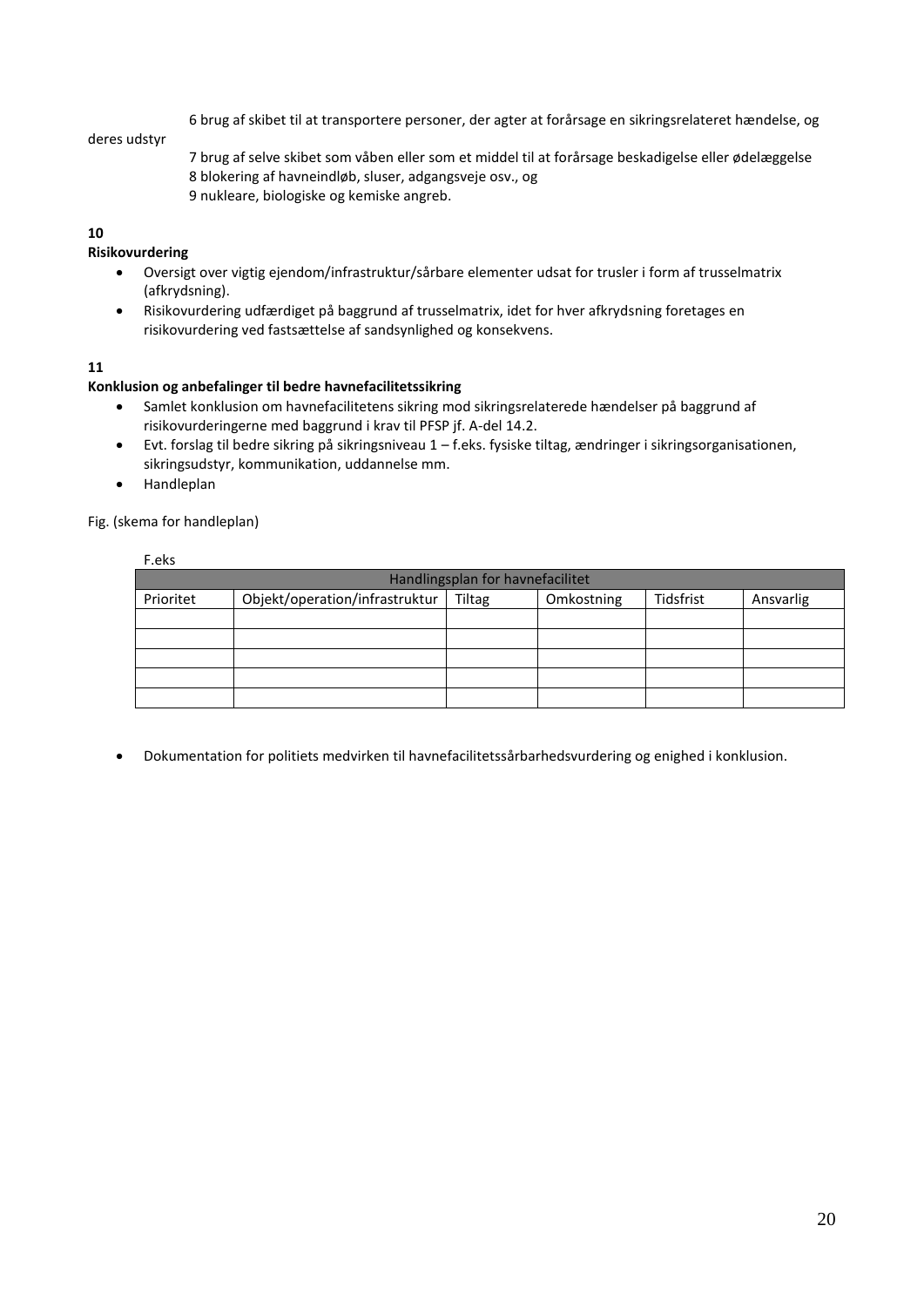#### **Udvidet indholdsfortegnelse PFSP 1.**

**Målsætning og baggrund**

## **2.**

**Definitioner**

**3.**

## **Identifikation af havn og havnefacilitet**

## **4.**

## **Sikringsansvarlig - 24/7 kontakt – kontaktoplysninger (eksterne/internt)**

**5.**

## **Sikringsorganisation**

- Havnens, eget personale, ekstern personale samt fysiske ressourcer (havnekontor mm)
- Havnefacilitetens, eget personale, ekstern personale samt fysiske ressourcer (kommandostade/havnekontor eller lign)
- Personalets ansvar, opgaver og uddannelse
- I forhold til myndigheder/andre samarbejdspartnere

## **6.**

## **Øvelser, træning og uddannelse**

- Plan for øvelser
- Dokumentation for øvelser
- Øvelsesberetning (hvem har deltaget, hvad blev øvet, forløb, evaluering, konsekvens af øvelsen etc)

#### **7. Sikringsudstyr**

- Faste installationer (perimeter, porte, elektronisk adgangskontrol, skilte, belysning, P/A-anlæg, etc.)
- Mobilt udstyr (køretøjer, havnefartøjer, telte, skurvogne, lysudstyr, afspærringsmateriel, etc.)
- Personlige beskyttelsessystemer (uniform, lygter, id-kort, alarmudstyr, kommunikation, etc.)
- Kommunikationsudstyr (havnefacilitet-samfund, havnefacilitet-sikringspersonale-skib)
- Inspektion og vedligehold af sikringsudstyr

## **8.**

## **Revision, gennemgang og opdatering af plan**

 Procedurer for periodisk revision og ajourføring af planen og evaluering af sikringsplanens funktion (sammenskrevet)

## **9.**

## **Samspil mellem skib og havnefacilitet**

- Før-ankomst information
- Procedurer for reaktion, hvis sikringsalarmsystemet på et skib ved havnefaciliteten aktiveres
- Procedurer, som letter skibsbesætningers landlov og udskiftning af besætninger samt adgang for besøgende til skibet, herunder repræsentanter for velfærdsorganisationer for søfolk og arbejdsorganisationer.
- Procedurer til brug for skibets sikringsofficerer, når de skal fastslå identiteten på personer, der søger adgang til skibet, når der er behov herfor.
- Procedurer for samspil med skibenes sikringsaktiviteter
- Udstedelse af DOS Udstedelsesprocedure (tid, sted, form, deltagere, blanketter, arkivering) ved f.eks. følgende situation(er)

skibet befinder sig på et højere sikringsniveau end den havnefacilitet, som det er i kontakt med. der findes en aftale om sikringserklæringer mellem kontraherende stater, som omfatter visse internationale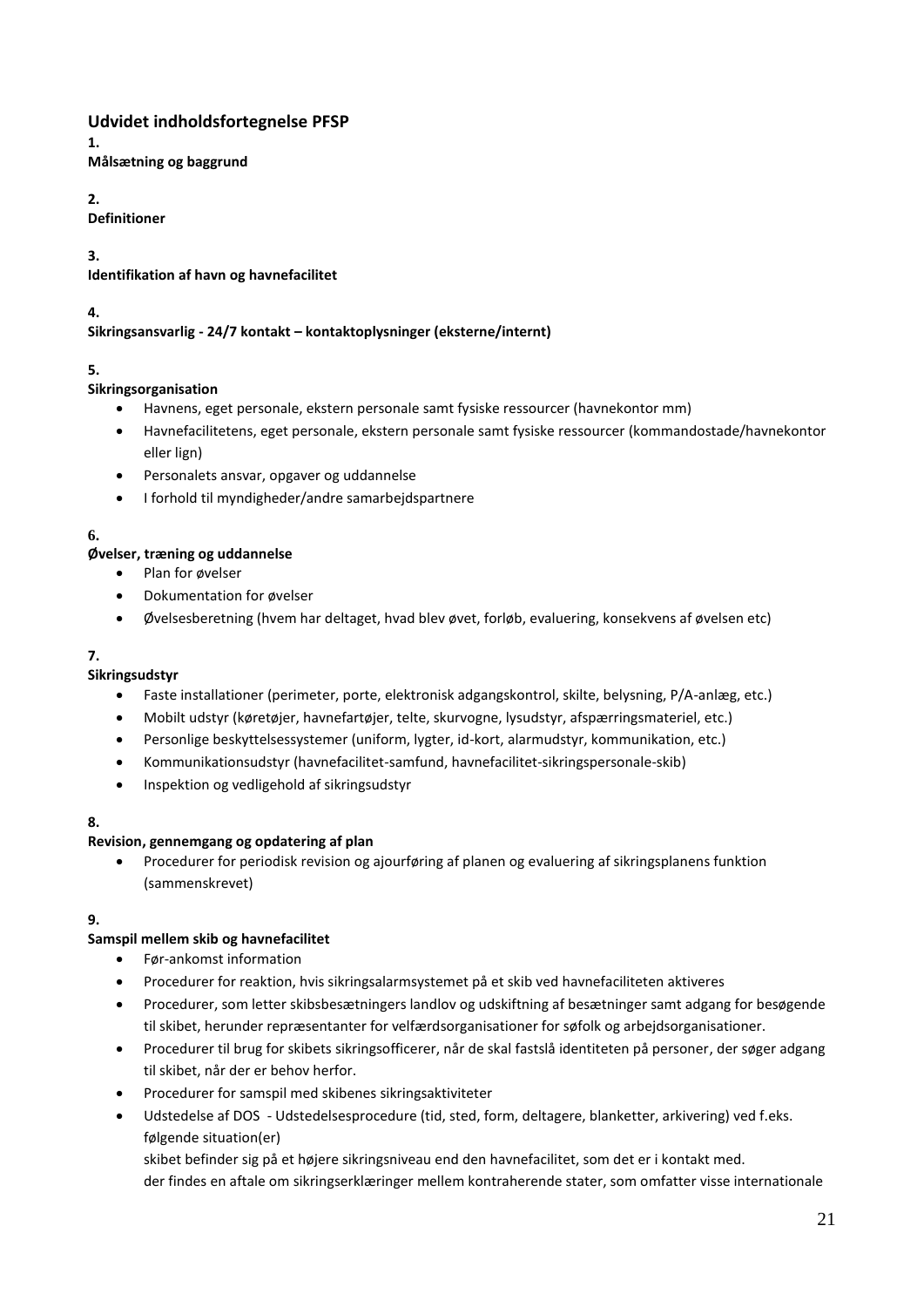ruter eller særlige skibe på disse ruter

der har været en sikringstrussel eller -hændelse, som har berørt skibet eller havnefaciliteten

#### **10.Procedurer gældende for alle sikringsniveauer**

- Procedurer for håndtering af sikringstrusler og brud på sikringen, herunder forholdsregler til opretholdelse af kritiske funktioner ved havnefaciliteten eller ved grænsefladen mellem skib og havn.
- Procedurer for evakuering i tilfælde af sikringstrusler eller brud på sikringen
- Kommunikationssystemer, der er indført for at muliggøre en effektiv og fortsat kommunikation mellem havnefacilitetens sikringspersonale, skibe i havnen og, hvor det er relevant, med nationale eller lokale myndigheder med ansvar på sikringsområdet, og procedurer eller sikringsforanstaltninger, der er nødvendige for at opretholde uafbrudt kommunikation til enhver tid
- Procedurer, foranstaltninger og praksis med det formål at beskytte sikkerhedsfølsomme oplysninger, der opbevares i papirudgave eller i elektronisk format foranstaltninger, således at oplysningerne i planen holdes fortrolige
- Procedurer til opretholdelse og opdatering af journaler over farligt gods og farlige stoffer og deres placering i havnefaciliteten
- Metoder til at alarmere og modtage bistand fra patruljer på landsiden og specialiserede undersøgelseshold, herunder bombeundersøgelser og undersøgelser under vandet
- Procedurer for indberetning af sikringsrelaterede hændelser, og indsendelse og vurdering af rapporter om mulige brud på sikringen eller sikringsproblemer (sammenskrevet)

#### **12.**

#### **Sikringstiltag, der skal graderes på 3 sikringsniveauer**

- Adgang til havnefaciliteten
- Områder med adgangsbegrænsning i havnefaciliteten
- Håndtering af lasten
- Levering af skibets stores
- Håndtering af uledsaget bagage
- Overvågning af havnefacilitetens sikring.
- Sikringstiltagene skal bl.a. omfatte (ikke en overskrift)
- Foranstaltninger, som skal forhindre, at våben eller farlige stoffer og anordninger beregnet til brug mod personer, skibe eller havne, og som det ikke er tilladt at transportere, bringes ind på havnefaciliteten eller om bord på et skib
- Foranstaltninger, som skal forhindre uautoriseret adgang til havnefaciliteten, til skibe fortøjet ved faciliteten og til områder med adgangsbegrænsning ved faciliteten
- Foranstaltninger, som effektivt skal sikre last og udstyr til lasthåndtering ved havnefaciliteten
- Særligt
- Procedurer for efterlevelse af de sikringsinstruktioner, som udstedes på sikringsniveau 3 af den kontraherende stat, inden for hvis territorium havnefaciliteten ligger

#### **13.**

## **Anløb af skibe ikke omfattet af ISPS-koden**

- Gældende udelukkende på sikringsniveau 1
- Udstedelse af tiltrædelseserklæring
- Gennemførelse af aftalen (tid, sted, form, deltagere, blanketter, arkivering)
- Renseprocedure på havnefacilitet, opsyn med skib og besætning, orientering af sikringsmedarbejdere.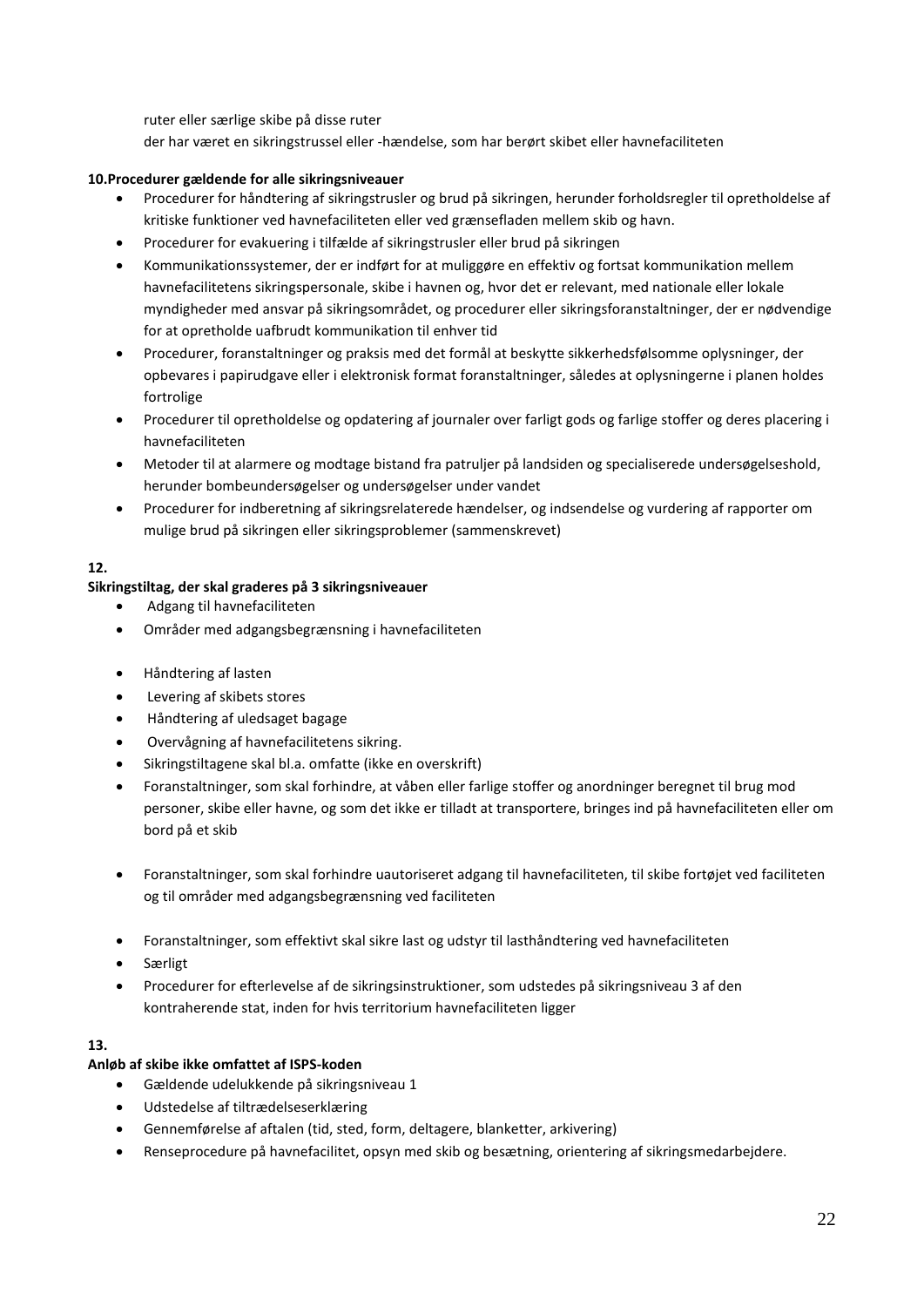## **14.**

## **Rensning af havnefacilitet**

Rensning vil finde sted efter følgende hændelser

Sikringsrelateret hændelse af enhver art

Efter anløb af skibe ikke omfattet af ISPS-koden

Efter ulykker eller andre hændelser, hvor sikring må vige for sikkerhed

Aktivering af on/off havnefacilitet

Osv……..

Renseprocedure består i…….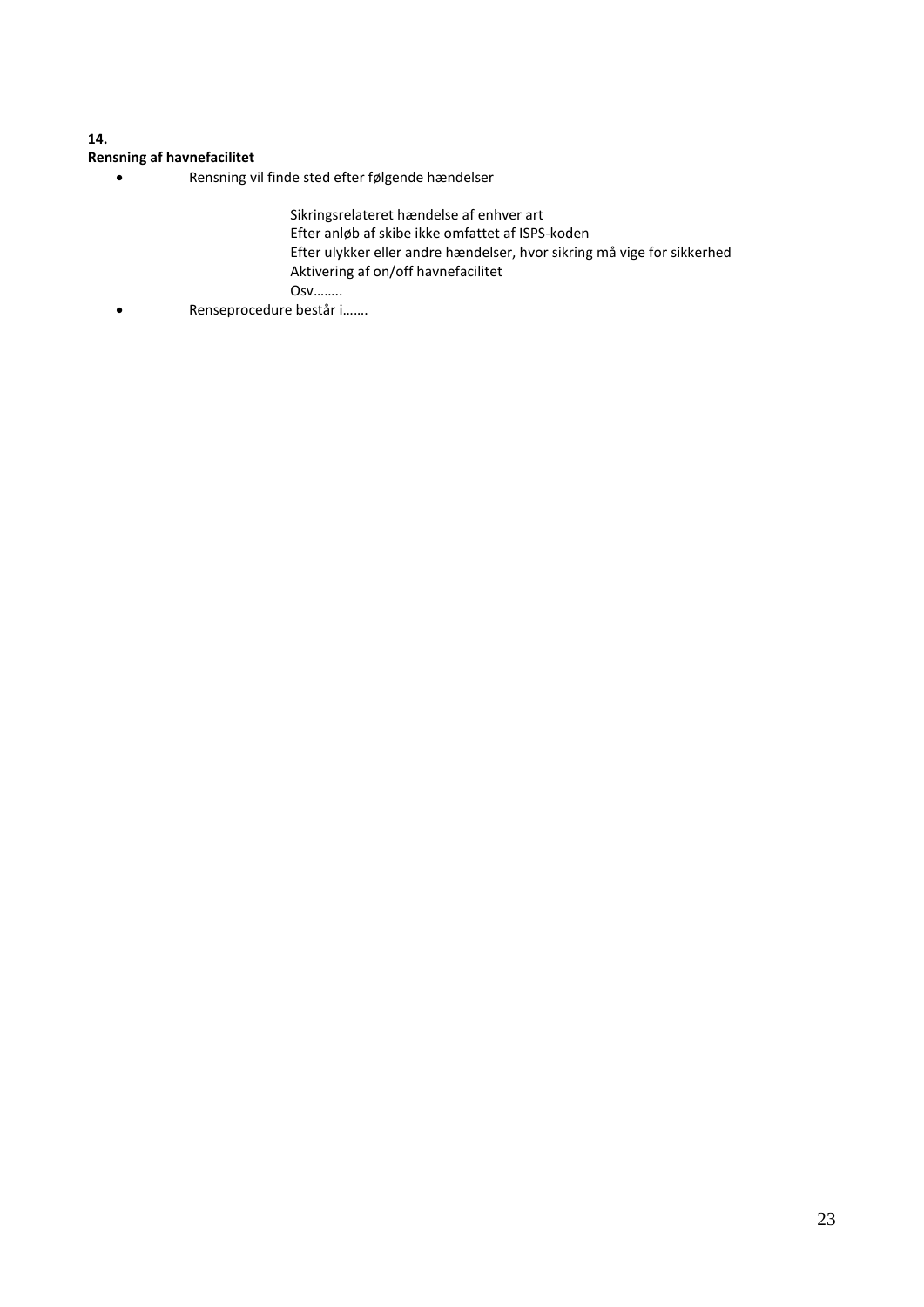## **Udvidet indholdsfortegnelse PSA**

## **1**

- **Indledning** • Bagggrund
	- Formål
	- Hvem har udarbejdet havnesårbarhedsvurderingen
	- Administration og fortrolighed

## **2**

## **Beskrivelse af havnen**

- Havnens placering og afgrænsning, samt sikringsmæssige afgrænsning
- ISPS-faciliteter
- Gods- og passageromsætning
- Øvrige aktiviteter
- Oversigtsplan
- Detailplaner efter behov

## **3**

## **Eksisterende sikringsforhold**

- Eksisterende plan for området med havnesikring
- Eksisterende ISPS-havnefacilitetssikringsplaner
- Andre beredskabsplaner
- Oversigtstegning med sikringsrelaterede oplysninger (Hegn, porte, kameraplacering etc)

## **4**

#### **Organisation**

- Havnens organisation, herunder sikringsorganisation
- Sikringsorganisationens opgaver og ansvar
- Sikringspersonalets uddannelse
- Udvalget for havnesikring

## **5**

## **Kommunikation (krav hertil)**

Krav til kommunikation fra havnekontor/havnemyndighed til/fra

Andre myndigheder Alle skibe Beredskaber

- ISPS-havnefaciliteter
- Andet relevant

## **6**

**Virksomheder på havnen uden for sikrede havnefaciliteter**

## **7**

## **Skibsaktiviteter**

- Oversigt over skibsaktiviteter i sikrede havnefaciliteter
- Oversigt over skibsaktiviteter uden for sikrede havnefaciliteter

## **8**

**Infrastruktur uden for de sikrede havnefaciliter**

## **9**

**Inddeling af havnen efter sandsynligheden for sikringsrelaterede hændelser**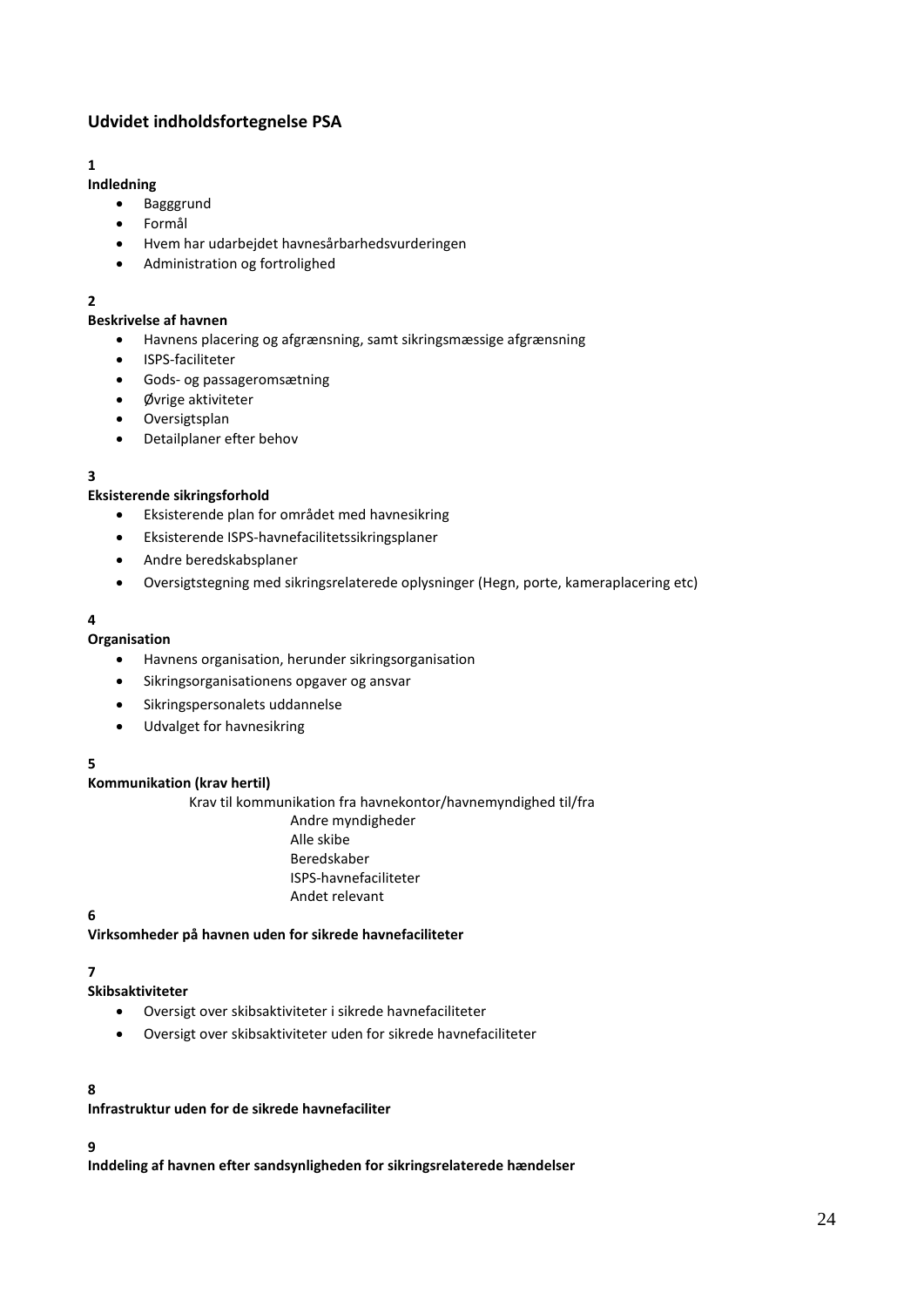#### **10**

**Vigtig ejendom og infrastruktur, som det er vigtigt at beskytte, herunder sikringsspørgsmål, der affødes af grænsefladen mellem havnefacilitet og andre sikringsforanstaltninger**

#### **11**

**Sårbare elementer, som det er vigtigt at beskytte, - herunder sæsonbestemte, , samt udpegelse af svagheder, herunder menneskelige faktorer i infrastruktur, politik og procedurer.**

## **12**

#### **Relevante mulige trusler mod ejendom, infrastruktur og sårbare elementer**

- Beskadigelse eller ødelæggelse af objekt eller infrastruktur f.eks. ved hjælp af sprængstofanordninger, ildspåsættelse, sabotage eller hærværk
- Kidnapning af personer på vigtigt objekt
- Manipulation af landbaserede systemer, som f.eks farvandsafmærkning, sikringsudstyr, it-udstyr, kommunikationsmidler og lign.
- Uautoriseret adgang på objekter
- Manipulation af havnens køretøjer, lastudstyr, havnefartøjer etc.
- Deponering af våben eller udstyr, herunder masseødelæggelsesvåben
- Brug af objekt til at skjule personer, der agter at foretage en sikringsrelateret hændelse, og deres udstyr, eller som adgangsvej til det egentlige mål (havnefacilitet og/eller skib).
- Brug af selve objektet som et middel til at forårsage beskadigelse eller ødelæggelse på havnefacilitet
- Blokering af havneindløb, sluser, adgangsveje
- Nukleare, biologisk og kemisk angreb
- Mangel på personale / tab af nøglemedarbejder(e).
- Bombetrussel.
- Bombemand, terror med konventionelle våben.
- Ildspåsættelse (pyromani eller som led i anden forsætlig ulovlig handling).
- Strømafbrydelse.
- Blokering af veje, adgangsveje, broer til fra havnefacilitet eller i havneområdet.
- Blokering af havneindløb, vandområde i havnen, sluser, broer.

## **13**

#### **Risikovurdering**

• Trafiklysmodellen

#### Højrisikoområder

- Fastlæggelse af højrisikoområder (definition herfor mangler)
	- o Højrisikoområde kan være vigtig ejendom og infrastruktur, et sårbart element eller operation, eller en kombination af vigtig ejendom og infrastruktur, sårbare elementer eller operationer.

#### **14**

## **Specifikationer for håndtering af velkendte sikringsproblemer**

 Mistænkeligt gods, bagage, bunkers, forsyninger eller personer, ukendte pakker (mistænkelige genstande) og kendte farer (bombe, bombetrussel).

**15**

**Fastlæggelse af hvilket havnepersonale, der skal være genstand for baggrundstjek og/eller sikkerhedsgodkendelse 16**

**Konklusion og anbefaling til bedre havnesikring på 3 sikringsniveauer**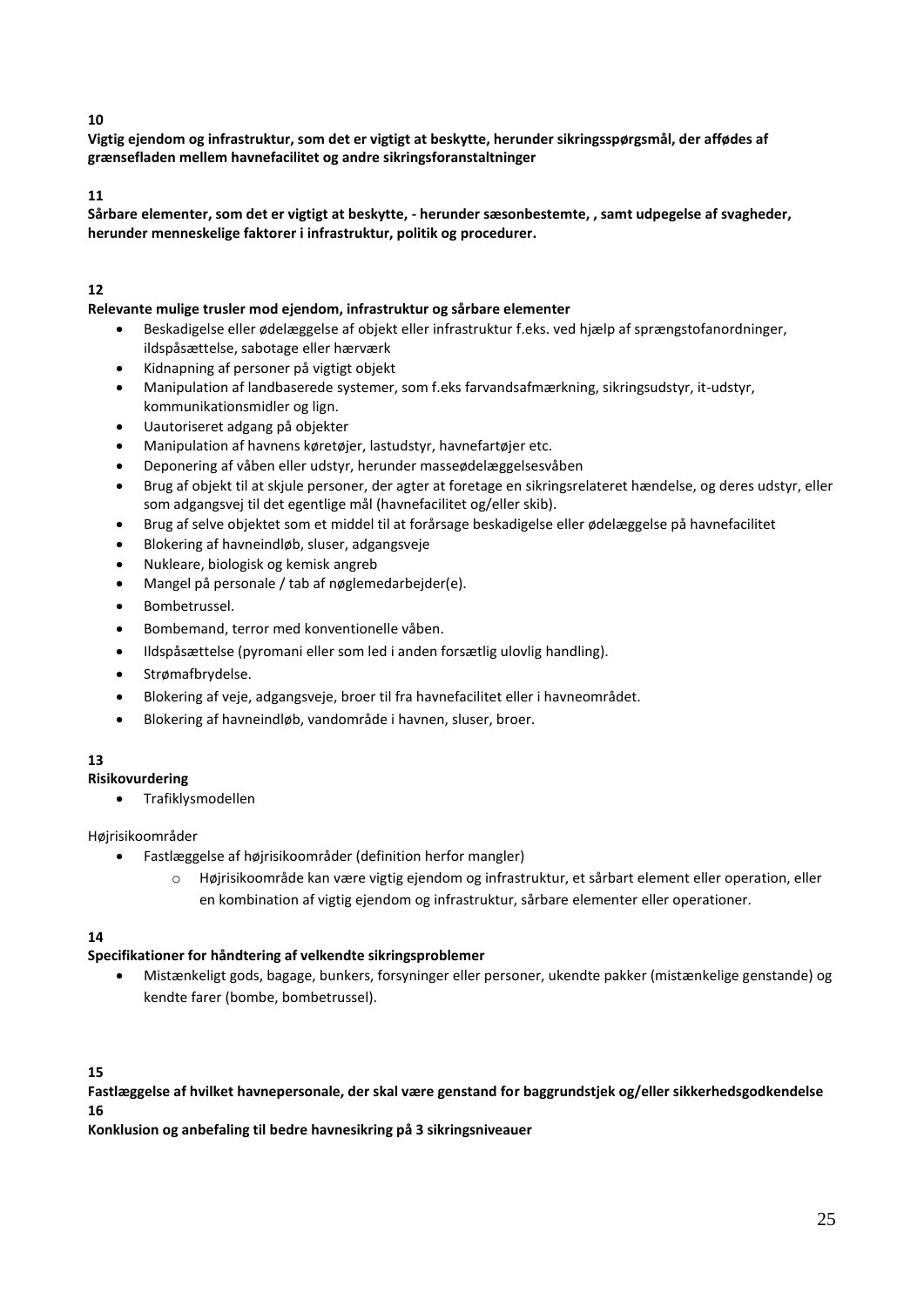## **Udvidet indholdsfortegnelse PSP**

- **1. Målsætning og baggrund**
- **2. Definitioner**
- **3. Identifikation af havn**

#### **4. ISPS-havnefaciliteter**

- Havnefacilitet Scancolor, DKXYZ-0001, 24/7 nummer 9962 6262
- Havnefacilitet Skærveknuserkaj DKXYZ-0002, 24/7 nummer 9962 4567
- Havne………

#### **5. Område(r) omfattet af havnesikring (hvis aktuel)**

- Olietankanlæg Shallstet
- Kemivirksomheden Chemi……
- Færgeterminal til Æbelø

#### **6. Sikringsansvarlig PSO – 24/7 nummer**

#### **7. Kontaktoplysninger (eksternt / internt)**

- Kontakteliste til myndigheder, beredskab etc
- Kontaktliste til personale, havnefaciliteter, virksomheder, brugere etc

#### **8. Beskyttelse af planen**

- Ansvar for håndtering af plan
- Forsendelse af fortrolig information
- Distributionsliste
- Opbevaring af plan
- Fortrolighed og tavshedspligt
- Etc……

#### **9. Revision, gennemgang og opdatering af plan**

- Ansvar herfor
- Formelle krav jf. dk bekendtgørelse (1 gang årligt anbefales)
- Ændring i 24/7 kontaktnummer og sikringsansvarlig (straks til Kystdirektoratet)
- På baggrund af sikringsrelaterede hændelser
- Svigt i procedure, tekniske tiltag etc.
- Erfaring fra øvelser
- Kystdirektoratet skal underrettes om alle ændringer

#### **10. Sikringsorganisation**

- Havnens organisation, antal ansatte, antal PSO/ass. PSO, antal medarbejdere med sikringsansvar, medarbejdere uden sikringsansvar, dagscyklus fremmøde, vagter mm.
- Havnekontor (kommandocenter)
- Kommandoforhold og kommandoveje
- Personalets uddannelse og baggrundstjek og opgaver fordelt på PSO medarbejdere med sikringsansvar – øvrige medarbejdere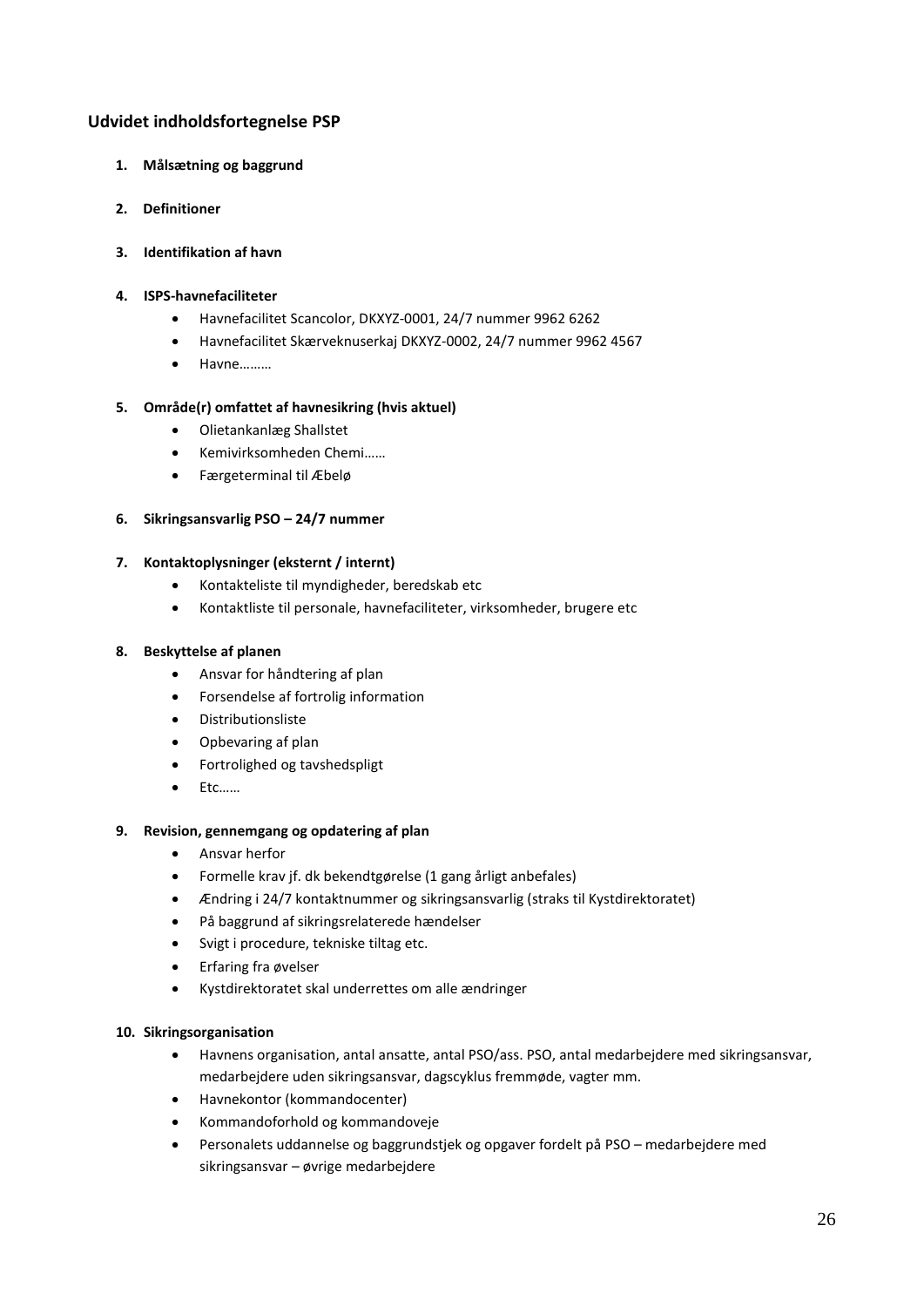- Hvem har adgang til områder med havnesikring (hvis aktuel)
	- Ansatte i havn eller havnefaciliteter
	- Ansatte i virksomheder på havnen
	- Myndigheder
	- Personer, der regelmæssig arbejder eller besøger havnen
	- Personer, der lejlighedsvist arbejder i eller besøger havnen
	- Faste beboere i havnen
	- Søfarende
	- Andre……………..
- Udvalg for havnesikring
	- Udvalgets sammensætning
	- Udvalget opgaver

#### **11. Sikringsudstyr**

- Faste installationer (bygninger, perimeter, porte, elektronisk adgangskontrol, skiltning, belysning, P/A-anlæg, kameraoverågning etc.)
- Mobilt udstyr (køretøjer, havnefartøjer, telte, skurvogne, bedriftværn, lysudstyr, afspærringsmateriel etc)
- Personlige beskyttelsessystemer (Uniformering, id-kort, lygter, alarmudstyr, kommunikation etc)
- Kommunikationsudstyr (havn-havnefacilitet-skib-sikringspersonale havn-sikringspersonale havnefacilitet)

#### **12. Inspektion og vedligehold af sikringsudstyr**

- Daglig kontrol (f.eks. kommunikation, it-udstyr, kamera, køretøjer, porte, hegn etc)
- Ugentlig kontrol (f.eks. belysning, it, P/A-anlæg, sekundære porte etc)
- Månedlig kontrol (f.eks. nødstrømsanlæg, id-kort, afspærringsmateriel etc)

#### **13. Samspil / koordination mellem havnefacilitet og havn**

- Ved sikringsrelaterede hændelser
- Skift i sikringsniveau

#### **14. Sikringstiltag generelt på hele havnesikringsområdet (hvis aktuel) uanset sikringsniveau**

- Hvem har adgang til områder med havnesikring
	- Ansatte i havn eller havnefaciliteter
	- Ansatte i virksomheder på havnen
	- Myndigheder
	- Personer, der regelmæssig arbejder eller besøger havnen
	- Personer, der lejlighedsvist arbejder i eller besøger havnen
	- Faste beboere i havnen
	- Søfarende
	- Andre……………..
- Overvågning
- Skiltning
- Kommunikationsudstyr
- **15. Sikringstiltag i delområder (hvis aktuel), der skal graderes på hvert sikringsniveau**
	- Havnesikringsområde x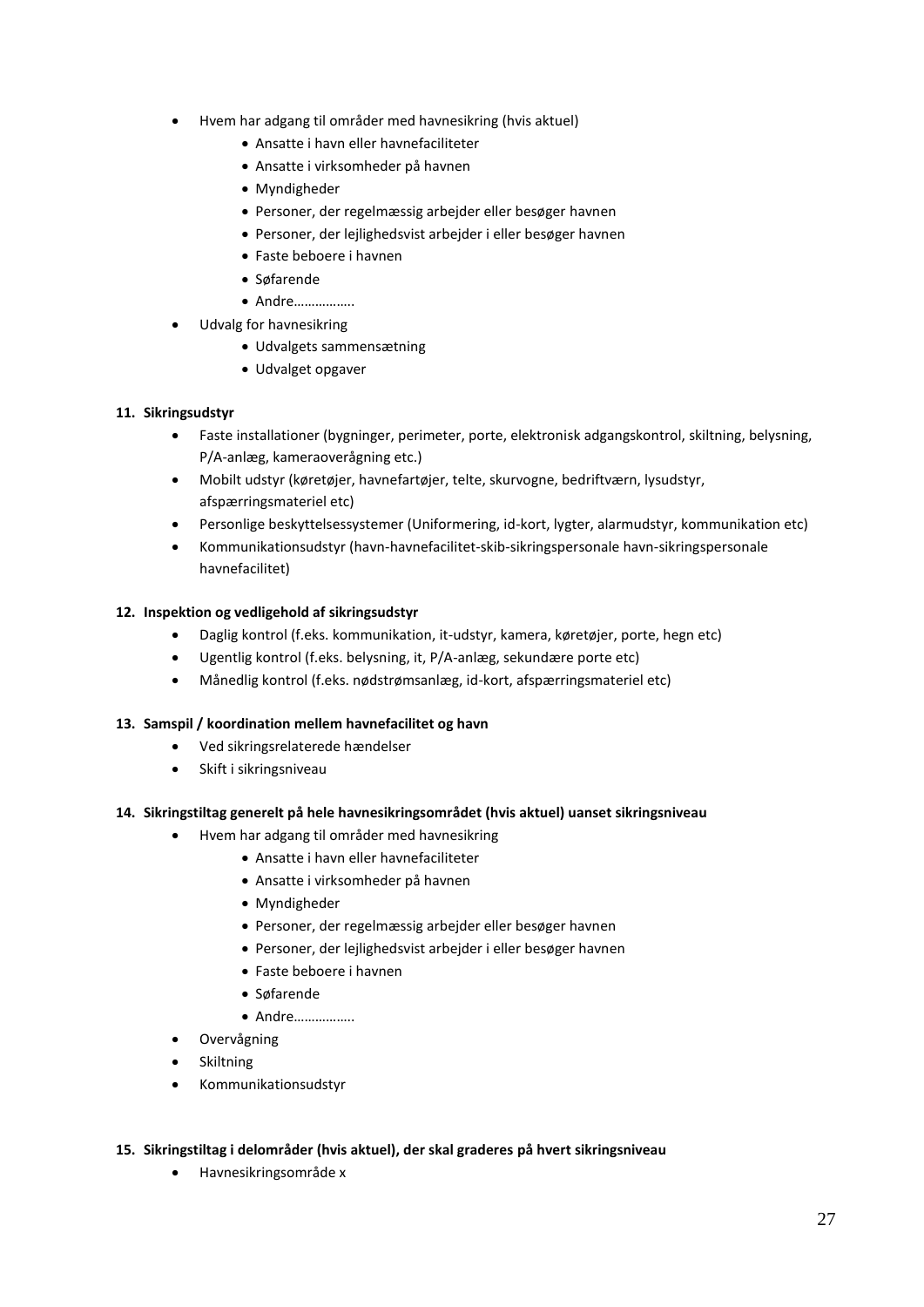- Adgangskontrol, skiltning, overvågning, kontrol af legitimation, bagage og gods
- Havnesikringsområde y
- Havnesikringsområde z
- Havnesikrings……

#### **16. Anløb af skibe omfattet af ISPS-koden uden for ISPS-havnefaciliteter**

#### **17. Procedure ved sikringsrelaterede hændelser uden for ISPS-havnefaciliteter**

**18. Procedure ved sikringsrelaterede hændelser i ISPS-havnefaciliteter**

#### **19. Særlig procedure ved**

- Mistænkeligt gods
	- Mistænkeligt gods håndteres …..
- Mistænkelig bagage
	- Mistænkelig bagage håndteres …..
- Mistænkelig bunkers
	- Mis….
- Mistænkelige forsyninger
	- Mis….
- Mistænkelige personer
	- Mis….
- Ukendte pakker
	- Ukendte pakke……
- Kendte farer (bombe, bombetrussel)
	- Ved bombe……
	- Ved bombetrussel……..

#### **20. Uddannelsesøvelser**

- Uddannelsesplan og -log
- Øvelsesplan
- Øvelseslog, evaluering af øvelse, grunde til ændring af plan, procedure, uddannelse, fasteinstallationer etc.